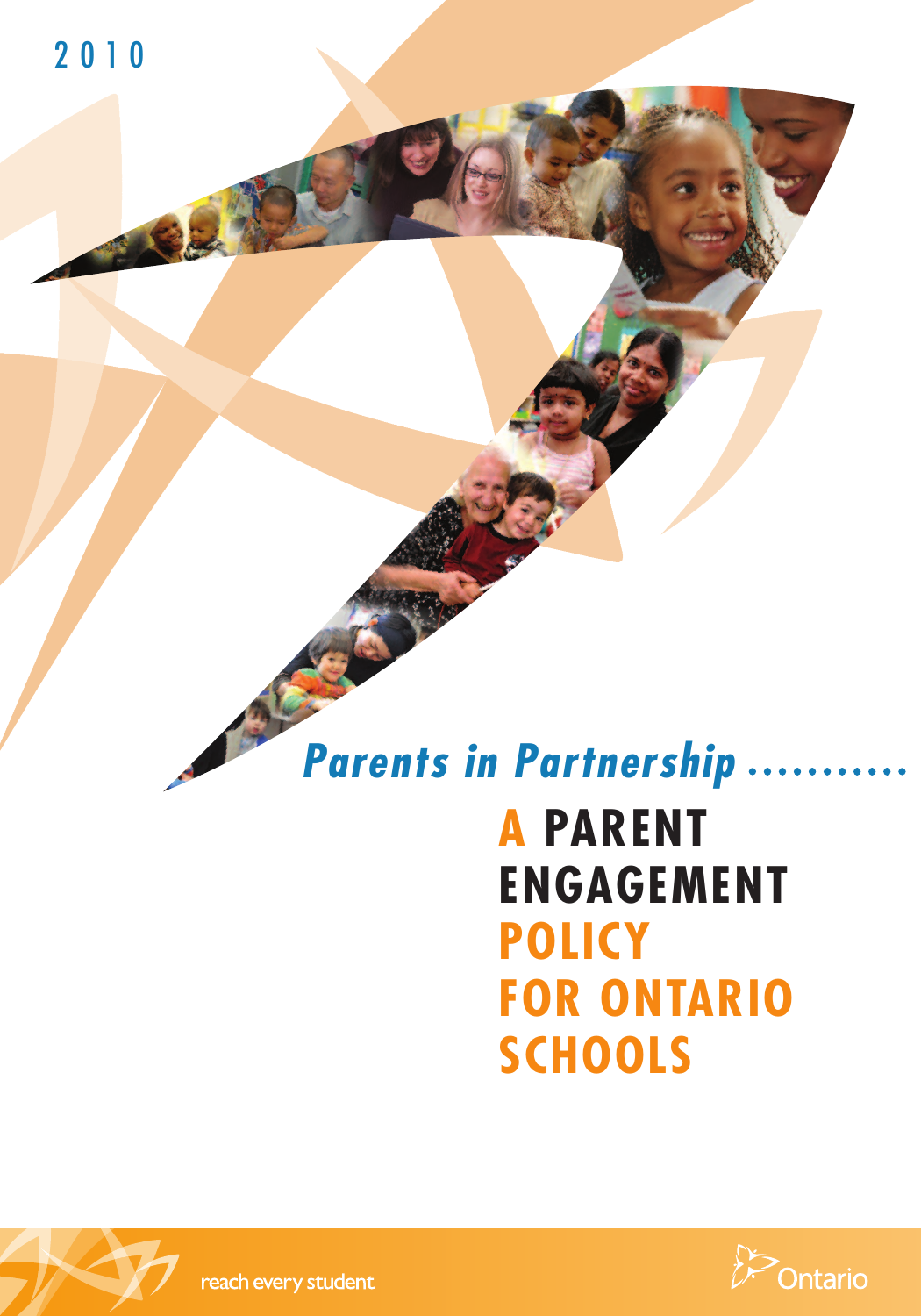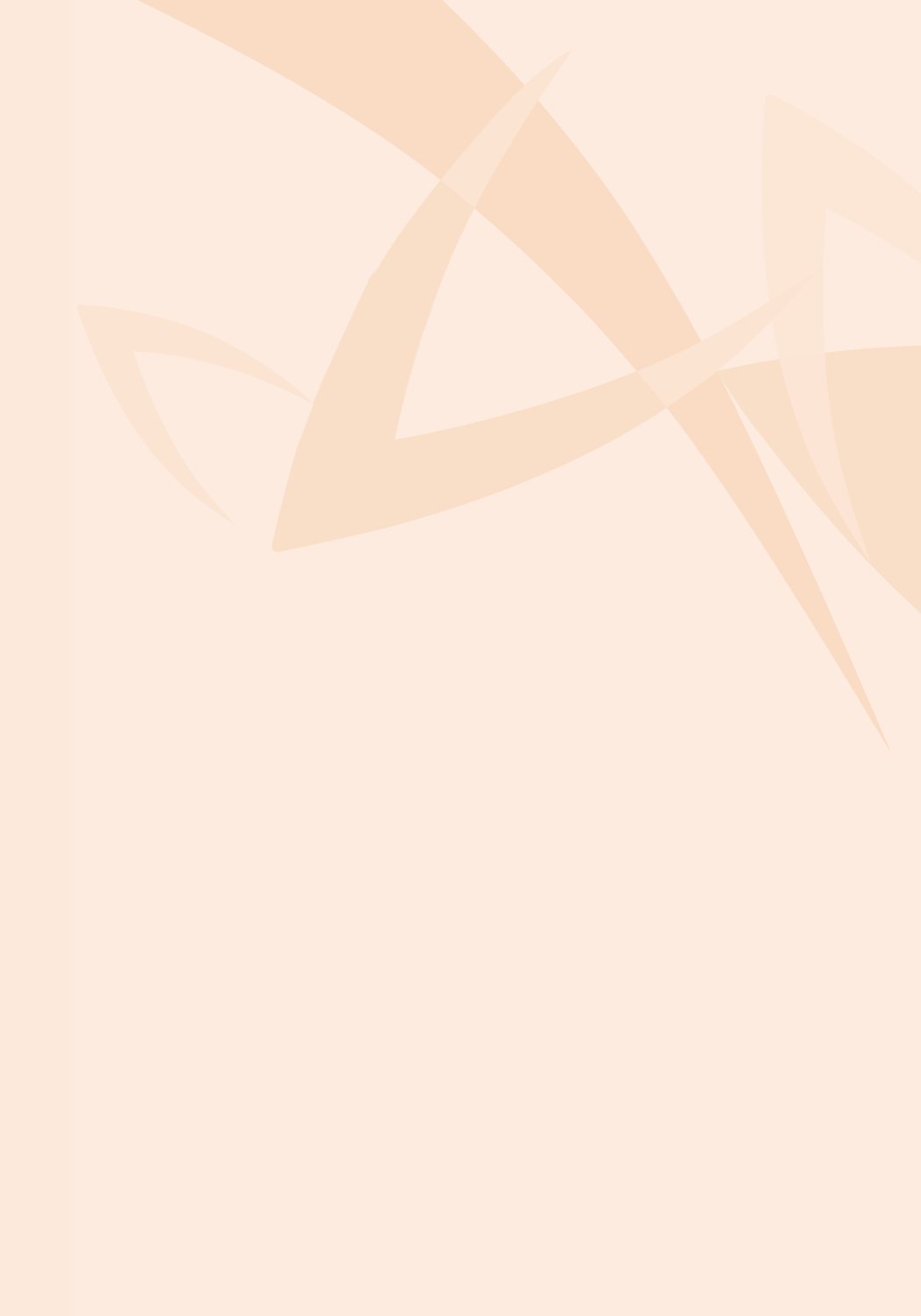# *Parents in Partnership*

# **A PARENT ENGAGEMENT POLICY FOR ONTARIO SCHOOLS**

2 0 1 0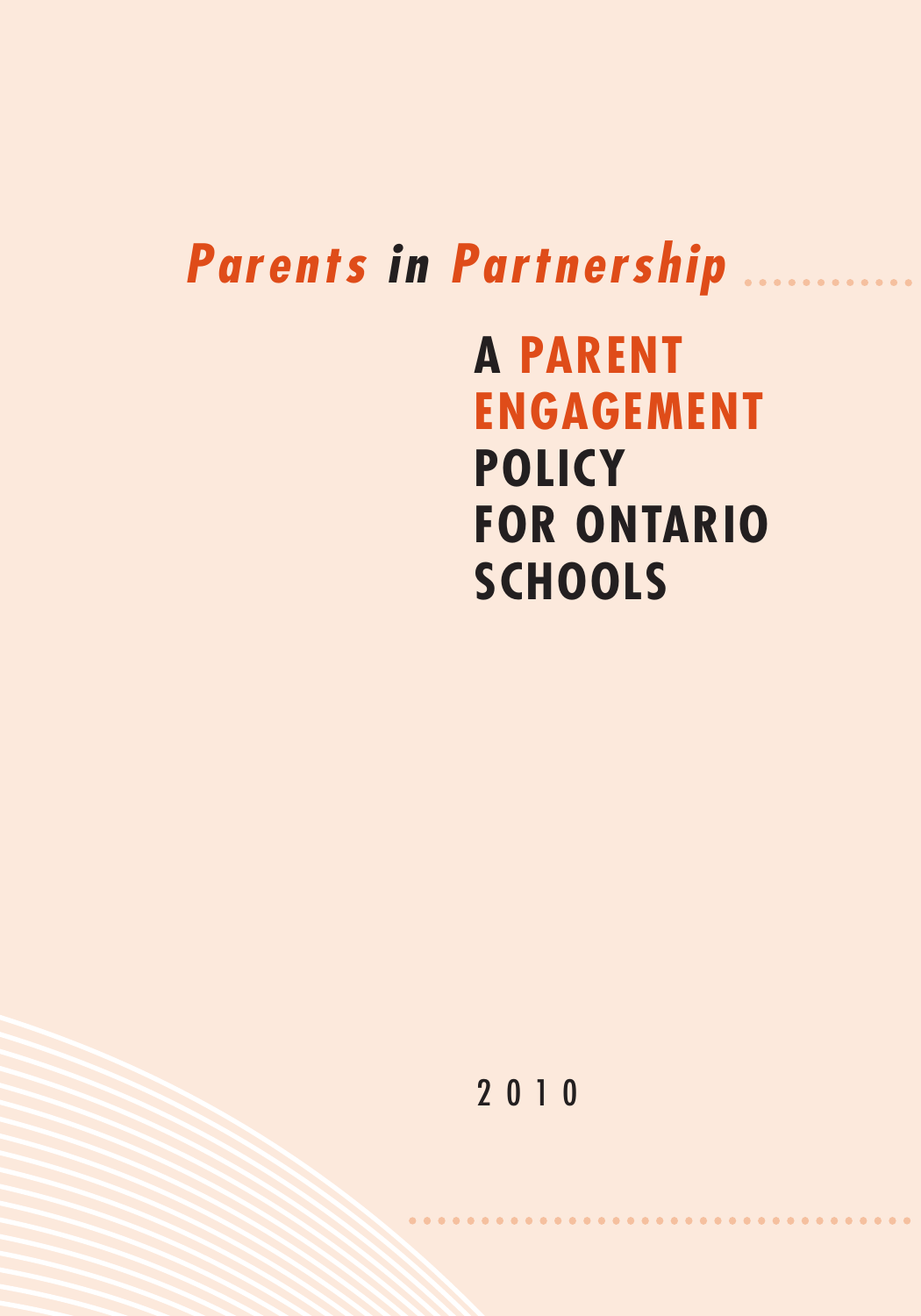#### A MESSAGE FROM THE MINISTER OF EDUCATION

Parents matter in education. They matter as vital partners who contribute much to the work of our educators, schools, and communities. They matter as parent leaders, parent mentors, and models of commitment to excellence in education, and they matter every day as they influence and support their children's academic achievement.

As a former trustee, board chair, and director on the Ontario Catholic School Trustees' Association – and the mother of four children – I know first-hand the importance of being an involved parent, and I appreciate the difference parents can make when they work in partnership with the education system towards common goals. Today, as Minister of Education, I have the privilege of introducing this province's first comprehensive parent engagement policy, which I believe to be a landmark for education in Ontario.

This important policy formally recognizes and supports the vision of our schools as places of partnership and respect, where every parent feels included. It builds on and strengthens the vital relationships between parents and schools, school boards, and the Ministry of Education. It sets new directions to help ensure that all partners will have the skills, knowledge, and tools they need to build positive partnerships and continue moving our vision of parent engagement forward.

This policy is only one of many initiatives our government has brought forward to support parent engagement in Ontario schools. The Parent Engagement Office was established to develop and implement parent engagement initiatives that support student achievement and well-being across the province. It was recently aligned with the Inclusive Education Branch of the ministry, recognizing parent engagement as an essential component of Ontario's Equity and Inclusive Education Strategy.

The Parents Reaching Out grants program continues to support local projects that remove barriers to parent engagement. Important new initiatives such as the Full-Day Early Learning Kindergarten Program, and the expansion of Parenting and Family Literacy Centres, further support the early involvement of parents in their children's education and in the education system.

In addition, the new regulatory requirement that every board in the province have a Parent Involvement Committee means that parents have a voice within our schools, through school councils across the province, as well as at the board level, where the communication of parent perspectives is an important part of parent engagement.

In presenting Ontario's Parent Engagement Policy, I would like to acknowledge the hundreds of parents, educators, and community members whose insights and advice are reflected in the pages of this document. As partners, we are making a difference for every child in Ontario and building our shared social and economic future.

Leona Dombrowsky

**AAAAAAAA** 

The Honourable Leona Dombrowsky Minister of Education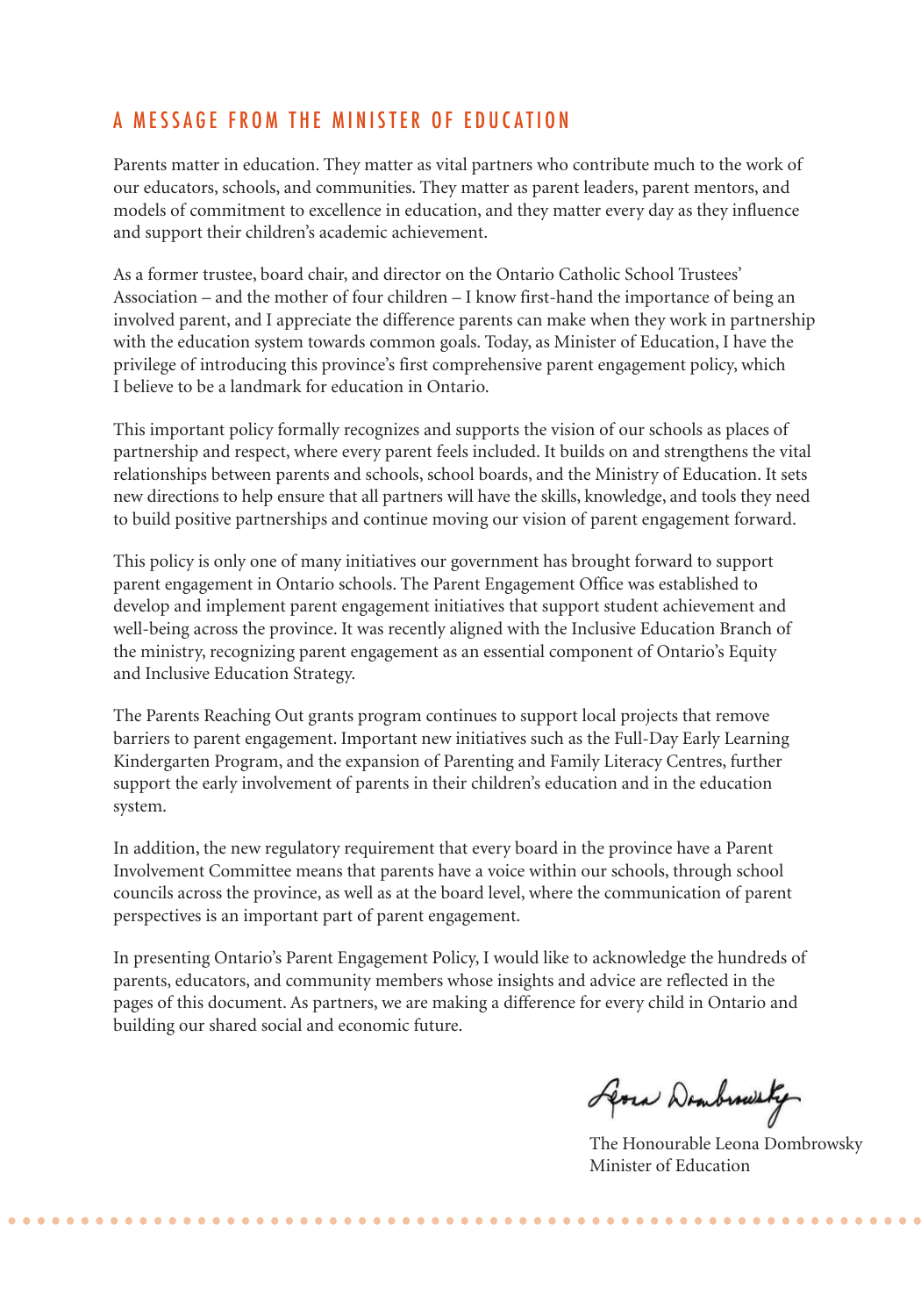## **C O N T E N T S**

| <b>1. PARENT ENGAGEMENT AND PARTNERSHIP</b>    | 5  |
|------------------------------------------------|----|
| A Parent Engagement Policy for Ontario Schools | 5  |
| Ontario's Vision of Parent Engagement          | 7  |
| What We Know About Parent Engagement           | 7  |
| Parent Engagement: The Historical Context      | 13 |
| Moving the Agenda Forward                      | 14 |
| 2. FULFILLING THE VISION OF PARENT ENGAGEMENT  | 16 |
| <b>Strategies for Success</b>                  | 16 |
| Strategy 1: School Climate                     | 17 |
| <b>Strategy 2: Eliminating Barriers</b>        | 19 |
| Strategy 3: Supports for Parents               | 20 |
| Strategy 4: Parent Outreach                    | 22 |
| <b>3. PARENT ENGAGEMENT ACTION PLAN</b>        | 25 |
| <b>Building on Sound Foundations</b>           | 25 |
| <b>School Actions</b>                          | 28 |
| <b>Board Actions</b>                           | 29 |
| <b>Ministry Actions</b>                        | 31 |

Une publication équivalente est disponible en français sous le titre suivant : *Partenariat avec les parents : Politique de participation des parents pour les écoles de l'Ontario, 2010.*

This publication is available on the Ministry of Education's website, at www.edu.gov.on.ca

 $\bullet$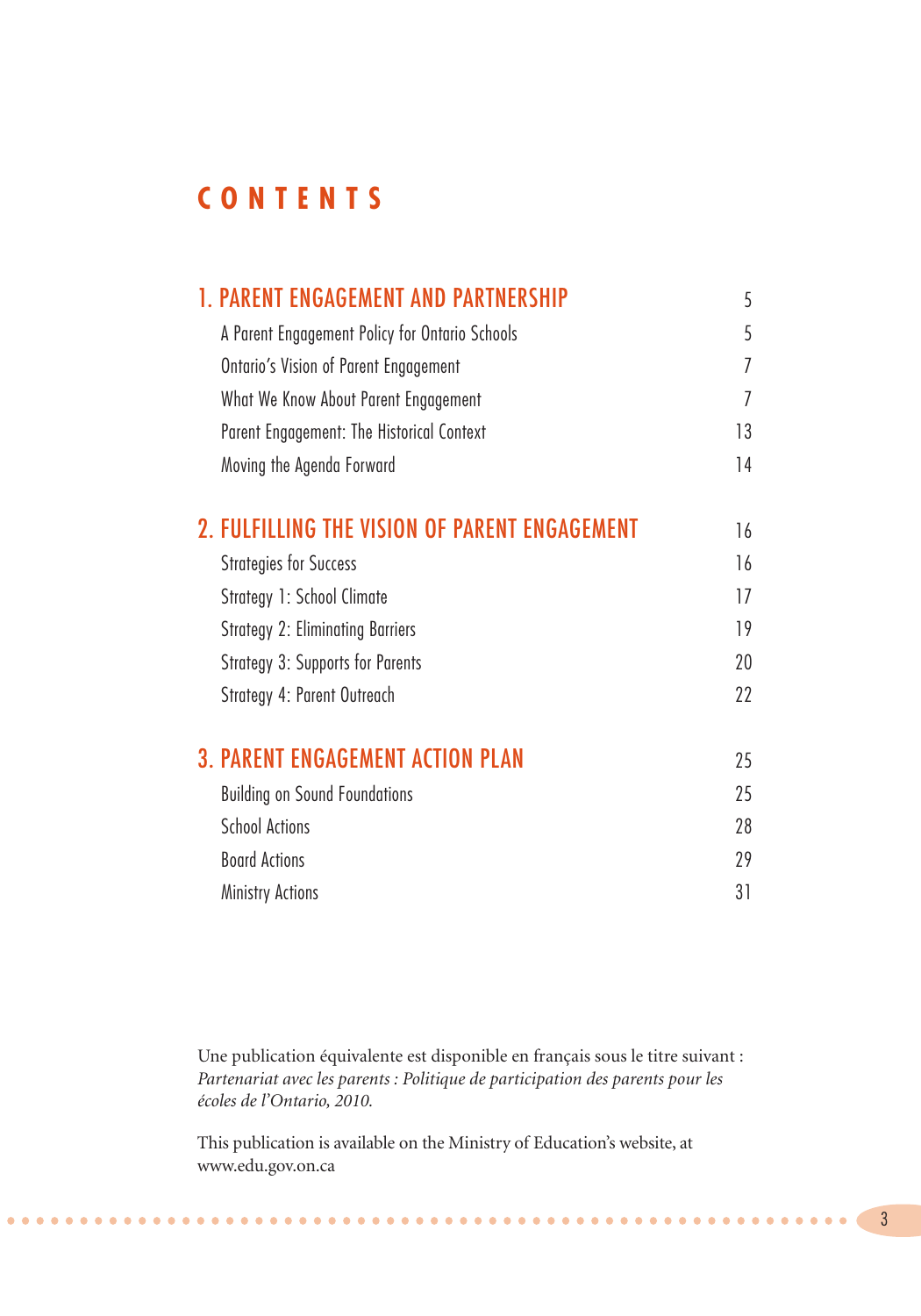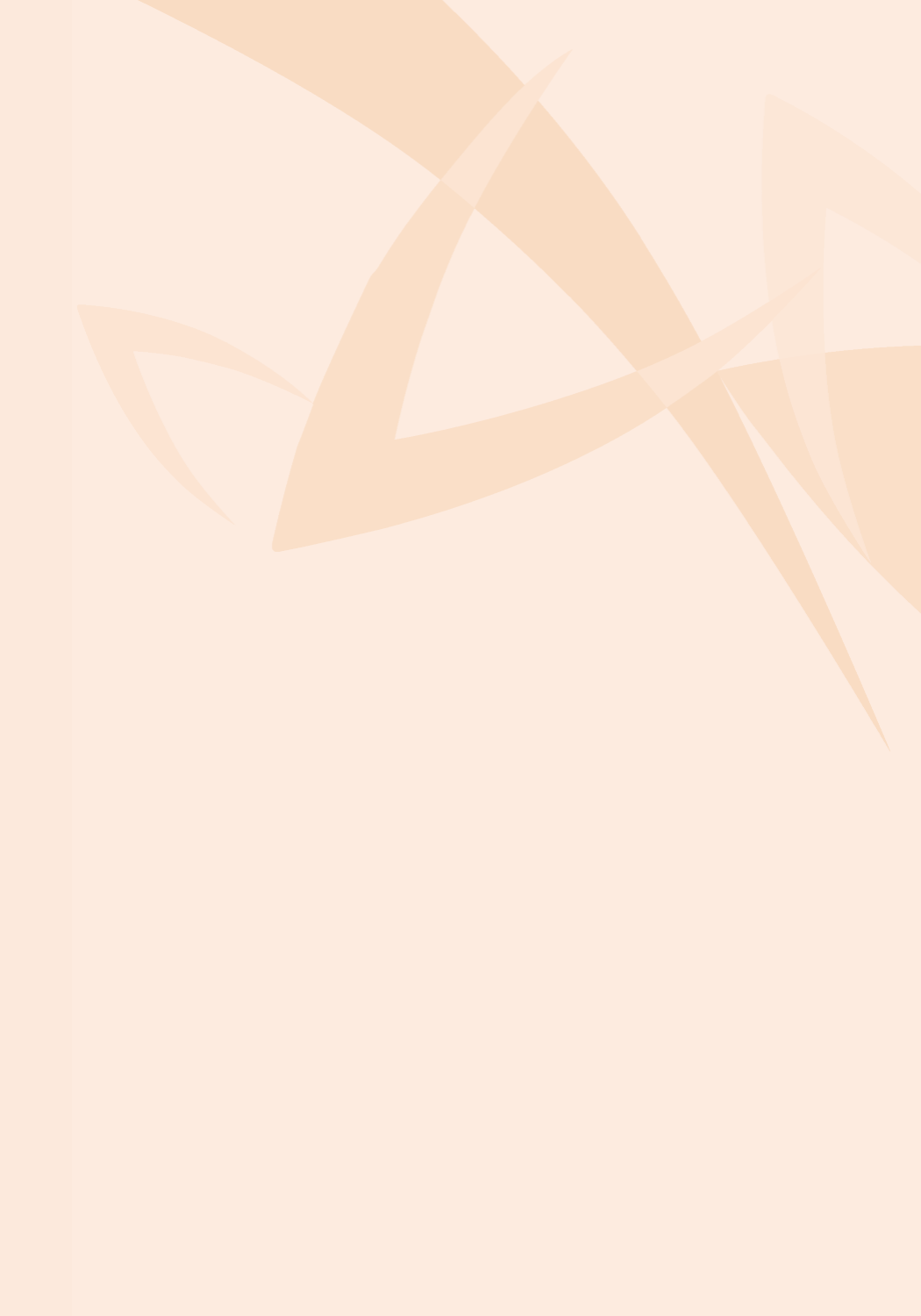## **1. PARENT ENGAGEMENT AND PARTNERSHIP**

**Parents play a vital role in education. When parents are engaged and involved, everyone – students, parents and families, teachers, schools, and communities – benefits, and our schools become increasingly rich and positive places to teach, learn, and grow.**

#### **A Parent Engagement Policy for Ontario Schools**

As a ministry, we have clearly articulated the government's vision of a province in which all Ontarians have the opportunity to be their best and contribute fully to a strong, vital, and caring society.We have made significant investments in publicly funded education, and will continue to do so, because our fundamental commitment to students' well-being remains the driving force behind everything we do. We know that parents<sup>1</sup> likewise want Ontario's schools to bring out the very best in their children and help them reach their full potential.

Study after study has shown that student learning and achievement improve when parents play an active role in their children's education and that good schools become even better when parents are involved. The purpose of Ontario's Parent Engagement Policy is to provide the supports needed to connect parents at the local level and to help ensure that they have the skills, knowledge, and tools they need to engage fully in their children's education and in the life of their schools. Designed to promote exemplary

<sup>1.</sup> Throughout this policy, the term *parents* refers to parents, guardians, and caregivers.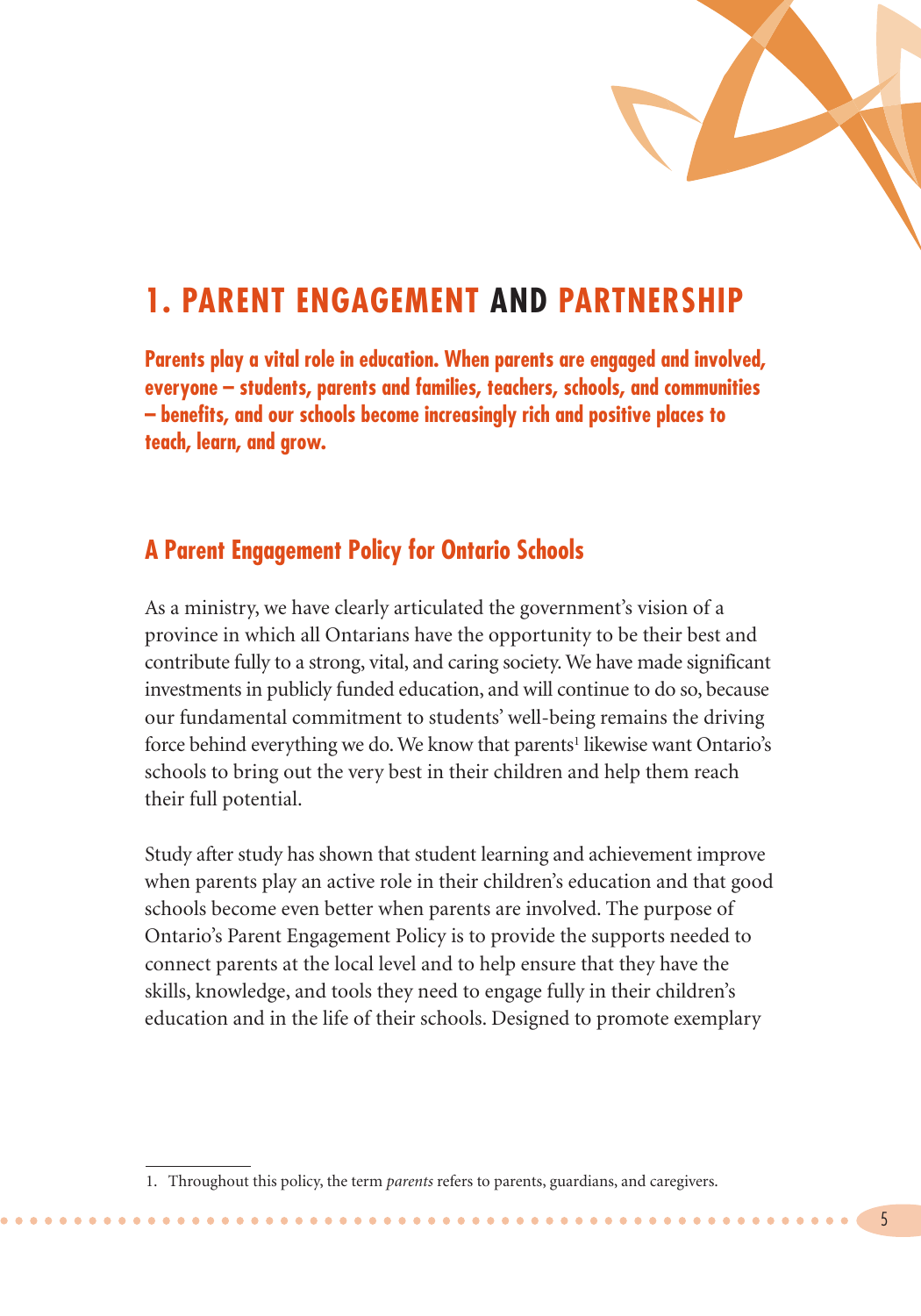practices across the province, the policy fulfils the government's commitment to support and enhance parent engagement in Ontario schools by:

- articulating a vision of parent engagement in Ontario schools;
- identifying the strategies necessary to fulfil the vision of parent engagement and support Ontario's core priorities for education;
- identifying and removing discriminatory biases and systemic barriers in order to allow participation of all parents in their children's schools, with the goal of supporting student learning and helping to close the achievement gap;
- promoting specific parent involvement practices that are known to positively influence student learning and achievement;
- identifying the roles of education partners including the ministry, school boards, schools, Parent Involvement Committees, and school councils – in furthering parent engagement across the province.

#### **Parent Engagement in Action**

Many exemplary parent engagement programs and initiatives have been developed by schools and school boards, the Ministry of Education, faculties of education, and community organizations across Ontario. The "Parent Engagement in Action" sidebars in this document illustrate some of the ways in which these organizations are breaking down barriers to parent engagement and supporting parents as welcomed and valued partners in education.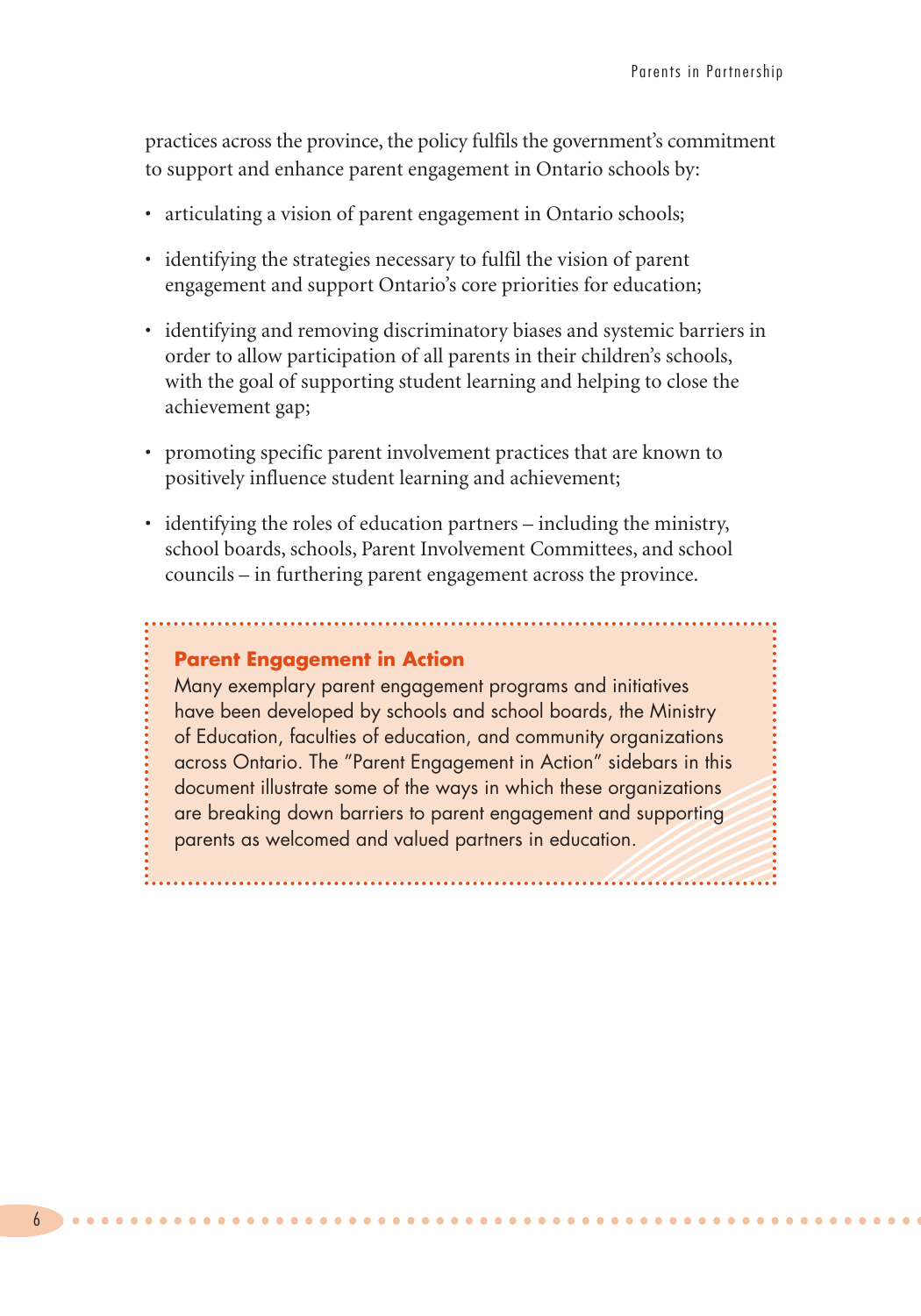### **Ontario's Vision of Parent Engagement**

The Parent Engagement Policy is grounded in a vision of parents that acknowledges their importance both as valued partners and active participants in their children's education.

#### **Vision**

In Ontario's education system, all partners acknowledge the positive impact of parent engagement on student achievement. Students are supported and inspired to learn in a culture of high expectations in which parents:

- are welcomed, respected, and valued by the school community as partners in their children's learning and development;
- have opportunities to be involved, and also a full range of choices about how to be involved, in the educational community to support student success;
- are engaged through ongoing communication and dialogue with other educational partners to support a positive learning environment at home and at school;
- are supported with the information and tools necessary to participate in school life.

### **What We Know About Parent Engagement**

Parents play a vital role in the development and education of their children. Parents and families, with the support of their school and community, have the primary responsibility for the development of their children's character. In addition, research clearly indicates that good schools become better schools when they are strongly connected with parents as part of the learning community. Thus, parents not only play an important role within the school community, but they also have a significant impact on their children's education through the attitudes they help to shape and the direct support they provide to their children.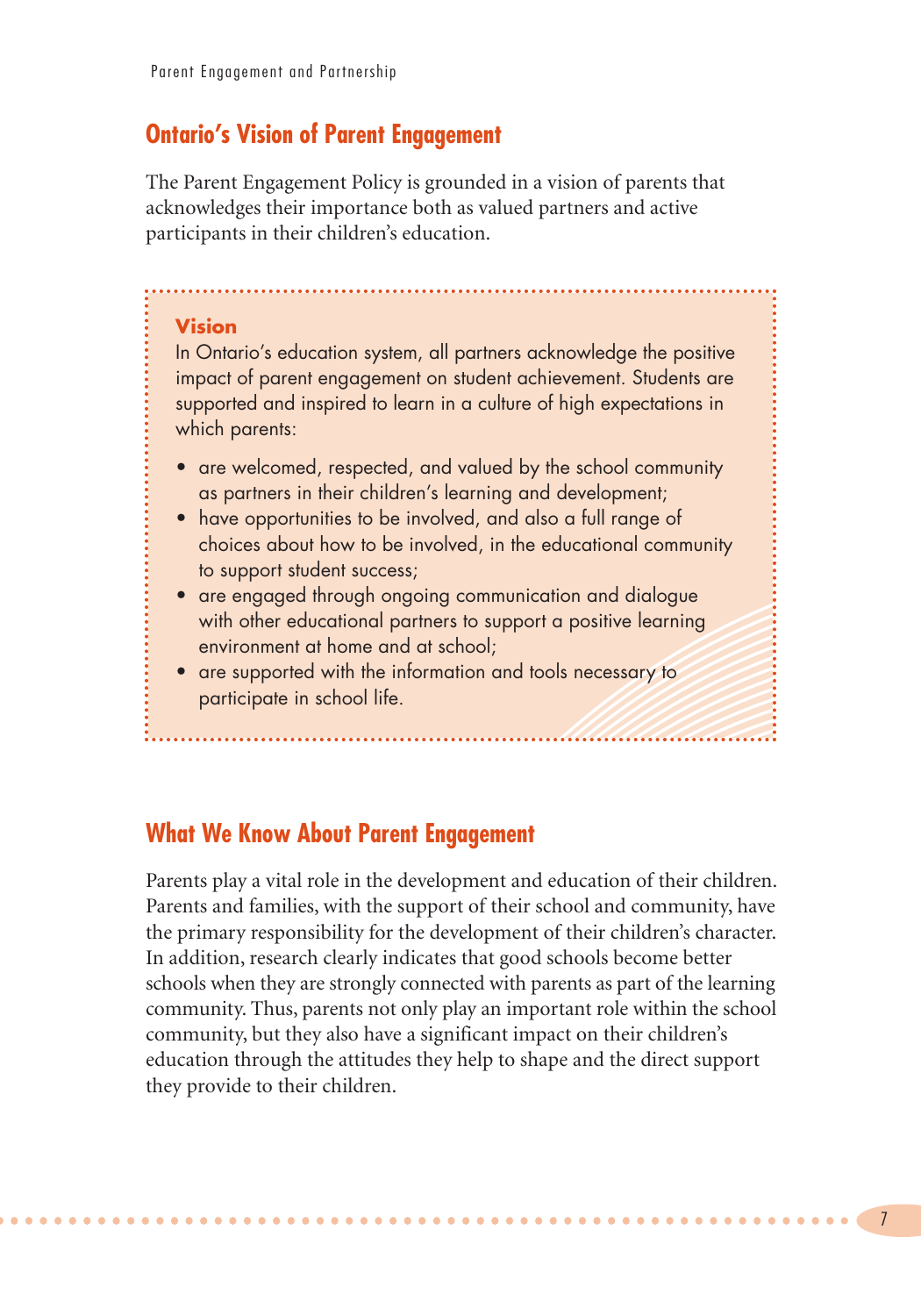Parents have a primary influence on their children's attitudes towards school, their learning, and their future success. Research has shown that positive parental aspirations and expectations for their children's educational achievement have a strong relationship with children's actual achievement. The greater the support that families provide for their children's learning and educational progress, the more likely that their children will do well in school and continue on with their education. <sup>2</sup> Parents need to hold high aspirations and expectations for their children, and schools need to work in partnership with parents so that the home and the school can share in these expectations and support learning. 3 The positive results of a genuine partnership between parents and schools include improved student achievement, reduced absenteeism, positive student behaviour, and increased confidence among parents in their children's

#### **Parent Engagement in Action**

The Durham District School Board developed a parent partnership initiative designed to increase the involvement of culturally and linguistically diverse parents. This initiative involved the translation of parent information and welcome packages into nine languages, a guide to multilingual literacy events for schools to use on literacy nights, and a parent information forum for Muslim families on various topics such as supporting literacy at home, assessments, evaluations, report cards, and the Ontario curriculum.

schooling. Such results, in turn, have a positive impact on our province as we seek to develop and sustain a cohesive society and a strong economy that will secure Ontario's future prosperity.

#### **Challenges and Opportunities**

Today's global, knowledge-based, and technology-intensive economy makes the ongoing work in our schools critical to students' success in life and to Ontario's economic future. At the same time, our rapidly changing, diverse, and increasingly complex society presents many challenges – and often competing priorities – for parents.

With their busy lives, it can be challenging for parents to play as active a role as they would like in their children's education. Research has shown

<sup>2.</sup> K. L. Mapp, "Having Their Say: Parents Describe Why and How They Are Engaged in Their Children's Learning," *School Community Journal* 13, no. 1 (2002), pp. 35–64.

<sup>3.</sup> J. Hattie, *Visible Learning: A Synthesis of Over 800 Meta-analyses Relating to Achievement* (New York: Routledge, 2009), p. 70.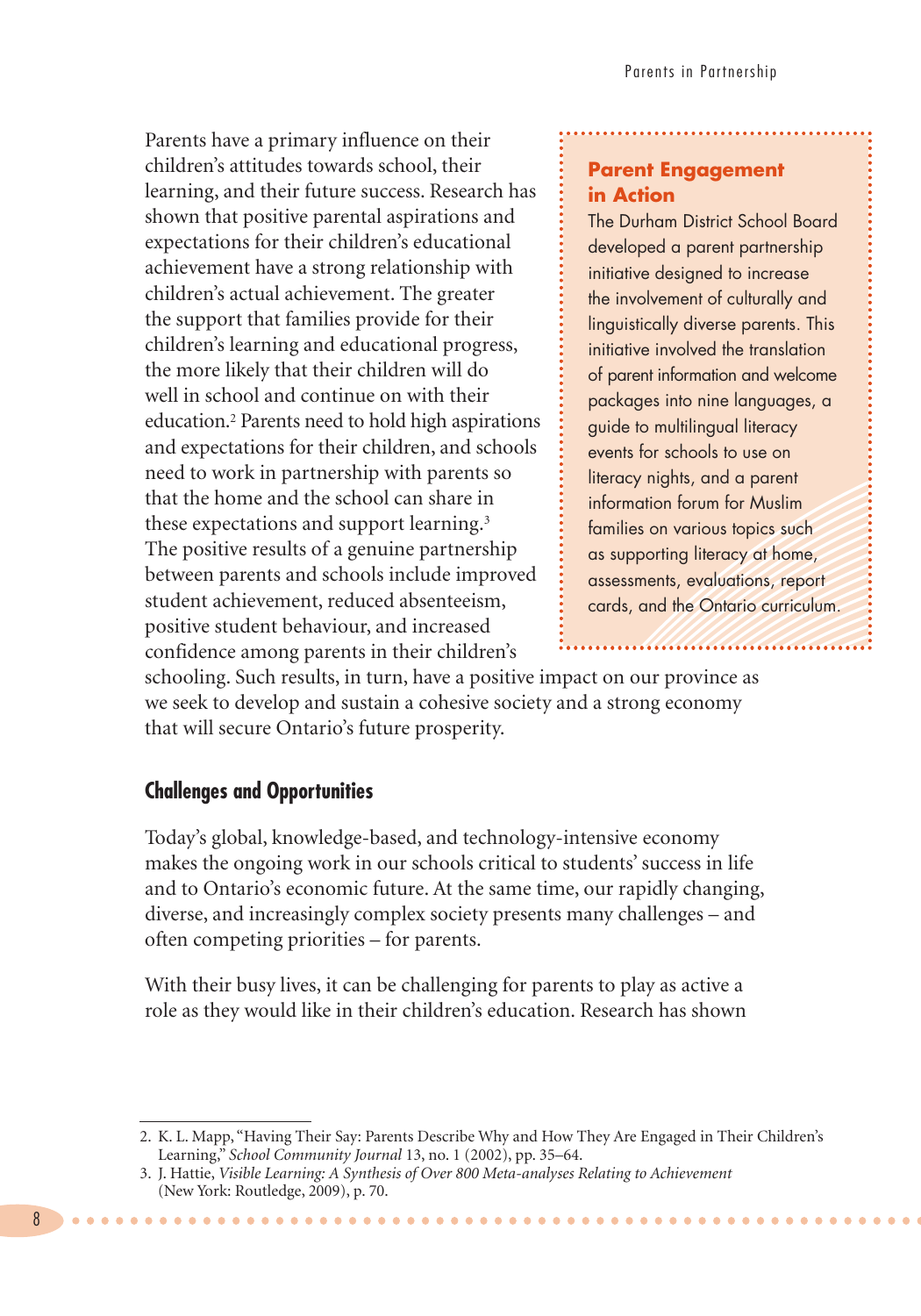that parent involvement can be influenced by many factors such as language, parent educational level, the challenges of single parenthood, attitudes of school staff, cultural influences, socio-economic status, and geography (for example, the local challenges facing urban, rural, and northern communities). As well, parent engagement tends to lessen at the secondary school level, resulting in, for example, reduced parent volunteerism. In addition, parents sometimes come from countries where the school culture and opportunities to participate in school activities are different from those in Ontario. Access to knowledge about Ontario's

educational system and how they may become more involved in their child's education are essential for such parents.

If society presents challenges to parent engagement in education, it also offers new ways to engage parents. In particular, new technology expands the possibilities for communication and parental engagement. Technology is increasingly woven into our social fabric. A recent poll showed that eight out of ten Canadians have Internet access at home. <sup>4</sup> A decade ago, social networking was merely a concept. Today, there are hundreds of millions of people worldwide using social networking tools as an integral part of their daily lives. As our access to information technology continues to expand, a variety of online tools and strategies are now available – and are being used – to engage parents.

#### **Parent Engagement in Action**

As part of a *pédagogie culturelle* project, the Conseil scolaire catholique de district des Grandes Rivières offers a workshop, Reaching Out to You, to raise awareness among non-Frenchspeaking parents about the school's French-language mandate and the resources available to them to support their children during their schooling. The workshop also enables parents who are dealing with similar experiences to create a support network.

Increasingly, information is being made available in a variety of forms that can be viewed, heard, or read anywhere and at anytime. Maximizing the use of these technologies is essential as we approach parent engagement in the twenty-first century.

<sup>4.</sup> Ipsos Reid poll, released October 2009, http://www.ipsos-na.com/news-polls/pressrelease.aspx?id=4567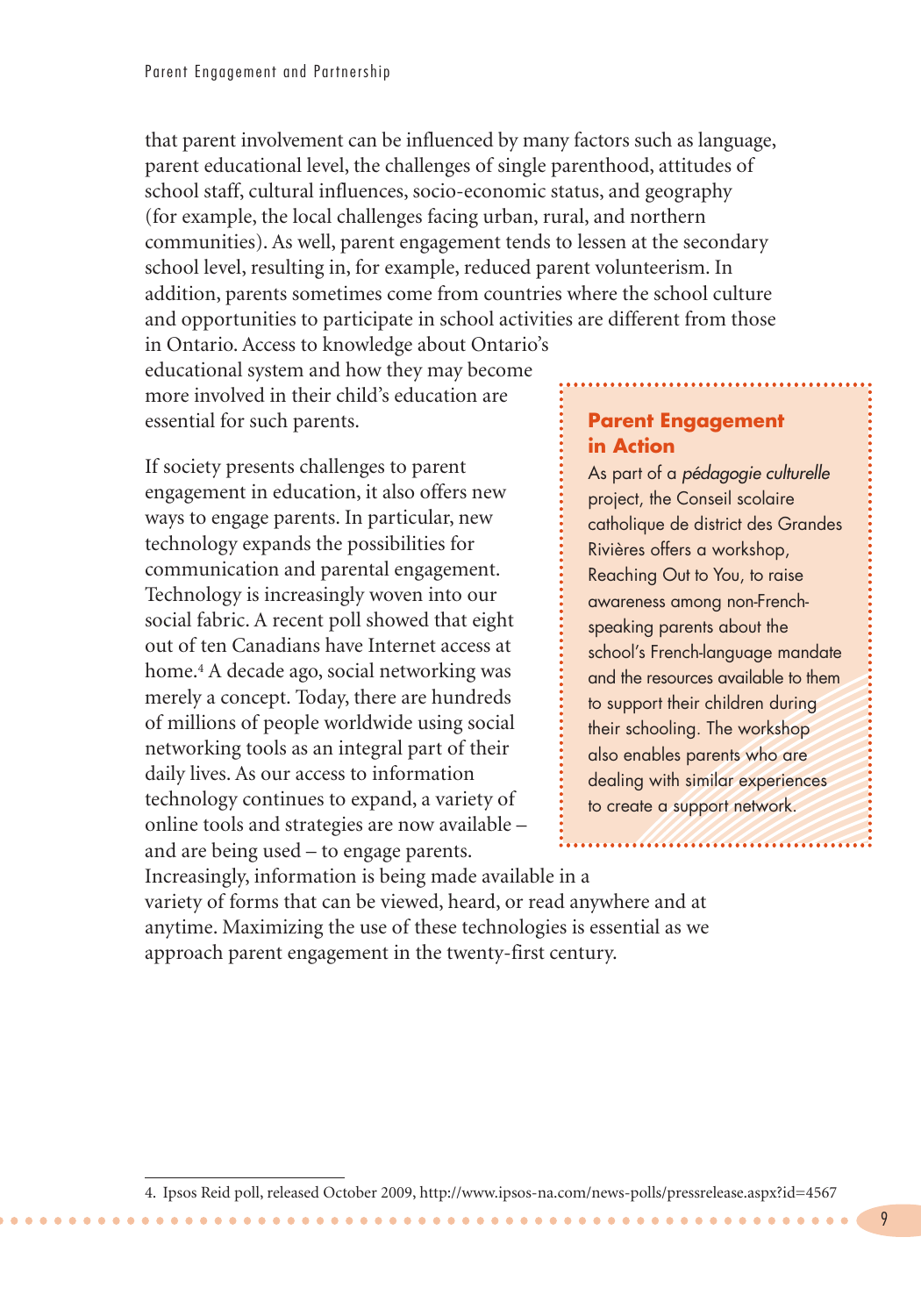#### **Parent Engagement in Practice**

As our society changes, views of parent engagement and parent involvement are also constantly evolving. Joyce Epstein, an expert on educational partnerships, notes that *homework* no longer means only "work that

students do alone but also [means] interactive activities that students have and discuss with others at home and in the community to link schoolwork to real-life experiences."5 The concept of *help at home* refers to families encouraging, listening to, praising, guiding, monitoring, and discussing schoolwork with their children, and not whether or how they teach school subjects. *Volunteer* means not only someone who helps out at school during the day but also anyone who supports school goals and children's learning and development in any way, at any place, and at any time.

We recognize, increasingly, that student wellbeing is a holistic concept that, as noted by the World Health Organization in 1984, includes not only physical health but also a combination of social, emotional, mental, moral, spiritual, and cognitive dimensions. <sup>6</sup> All partners in education need to make a conscious and collective effort to work together to build and promote the well-being of students.

#### **Parent Engagement in Action**

The Catholic District School Board of Eastern Ontario developed a strategy, Creating Communities of Peace, designed to help create safe and caring community schools that respect individuality, celebrate harmony, and strive to promote and develop responsible behaviour based on Gospel values. The strategy focuses on restorative justice and progressive discipline, and addresses the rights and responsibilities of students, school staff, and parents.

#### **Implications for Policy Development**

Our policies must evolve to recognize changing conditions as we strive to support student achievement and well-being. Ontario's Parent Engagement Policy recognizes that parent engagement encompasses a broad spectrum of activities and may take many forms as lives and circumstances change.

<sup>5.</sup> J. L. Epstein, L. Coates, K. C. Salinas, M. G. Sanders, and B. Simon, *School, Family, Community Partnerships: Your Handbook for Action,* 3rd ed. (Thousand Oaks, CA: Corwin, 1997), p. 156.

<sup>6.</sup> World Health Organization, *Health Promotion: A Discussion Document on the Concept and Principles* (Geneva: World Health Organization, 1984).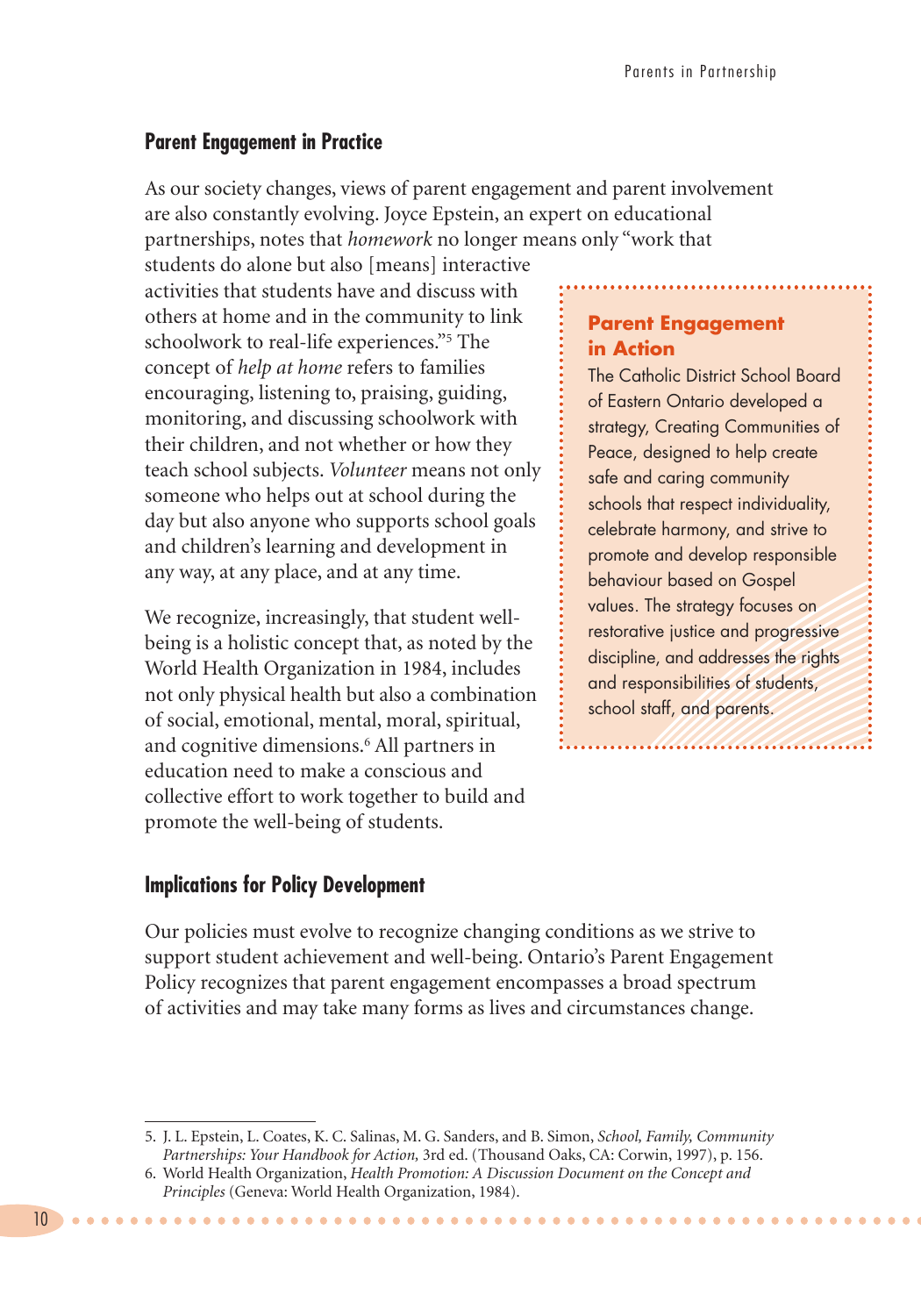The policy acknowledges all aspects of the important parental role in education. These include providing home conditions that support children as learners at all grade levels, supporting parent peers, and taking parent leadership roles. Some parents play a leadership role and serve on school councils, Parent Involvement Committees (PICs), or Special Education Advisory Committees (SEACs). Some volunteer for field trips or help with various school activities. Parents meet with teachers to discuss their children's needs, progress, and goals, and they attend assemblies, performances, and sports events. Many parents read to their children every night or talk to them about their school day. These activities all reflect engaged parents who are contributing to their children's education.

An effective parent engagement policy must acknowledge the importance of parent voice by providing multiple ways for parents to express their perspectives on education and to receive responses from other educational partners. We must recognize the tireless efforts of parents who share their time, energy, dedication, and commitment to support student learning. Likewise, we must recognize that strong and effective parent engagement begins with parents supporting parents at the local and regional levels – through vehicles such as school councils and PICs.

Leithwood and his colleagues note the

importance of the "family path" to support student achievement. <sup>7</sup> It is important that all partners in education support this path. For example, many families have questions about how to relate to and support their

#### **Parent Engagement in Action**

St Aloysius School in Stratford developed a weekly tutoring program to help parents work with struggling readers. The program also provides the opportunity for parents to come into the school to learn from other parents who have been trained in implementing special literacy support models for use at home.

Parenting and Family Literacy Centres (PFLCs) provide an early learning program that promotes positive parent-child interaction with young children in a schoolbased setting. PFLCs lay the foundations for successful transition to school, familiarizing children and their families with school routines and encouraging parents to take an active part in their children's learning. They also help link families to community resources available for children with special needs and to health and other services.

11

<sup>7.</sup> K. Leithwood, S. E. Anderson, B. Mascall, and T. Strauss, "School Leaders' Influences on Student Learning: The Four Paths", in *The Principles of Educational Leadership and Management*, ed. T. Bush, L. Bell, and D. Middlewood (London: Sage Publications, 2009).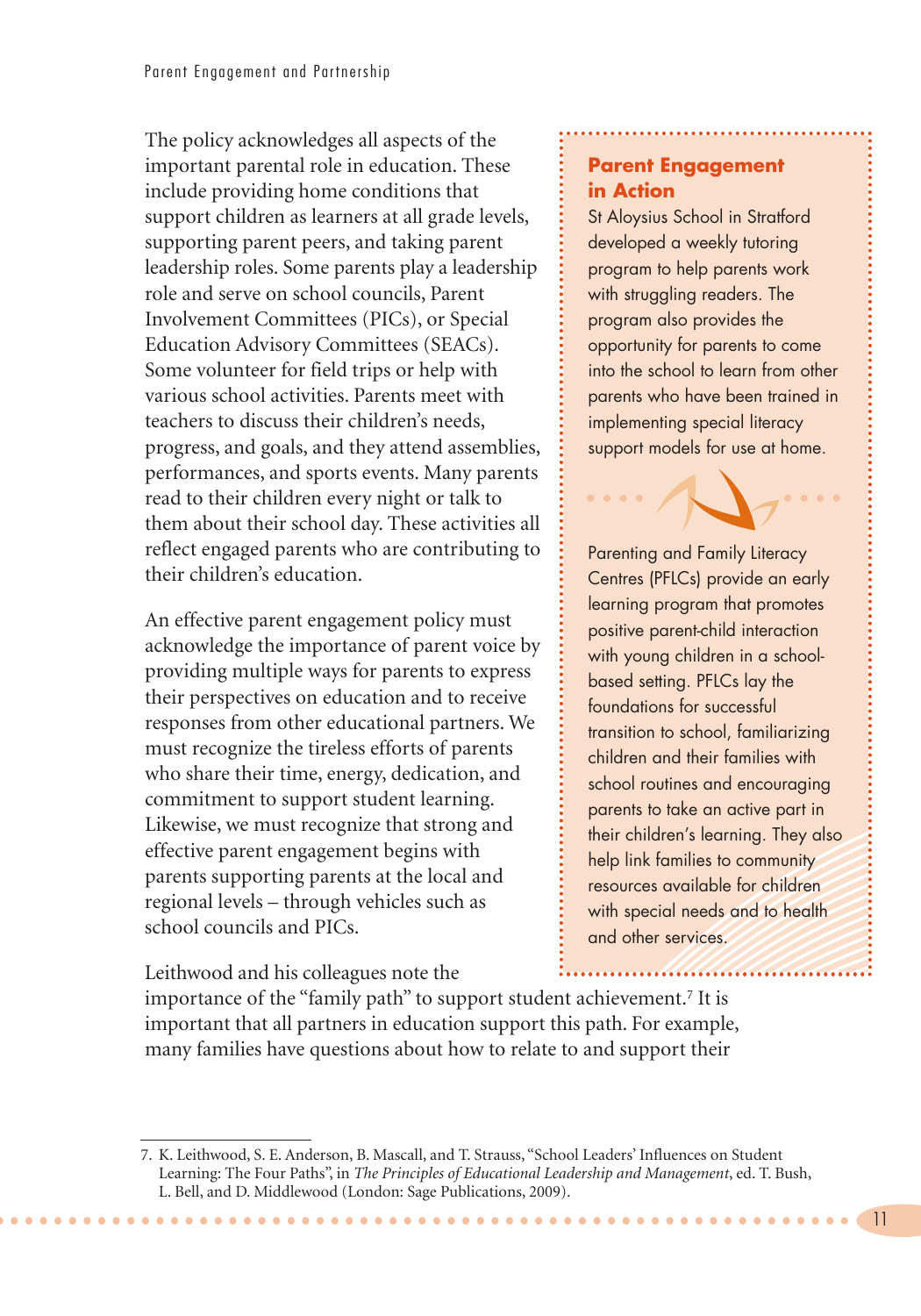children's learning from the early years through adolescence. Various activities, such as workshops for parents, can strengthen parenting skills related to their children's education and provide parents with a greater understanding of their options for involvement. Such activities can offer helpful strategies and approaches, such as active forms of reading, specific literacy or math skills, or tip sheets that parents can use to help their children learn. Through shared experiences, these activities create an awareness of the challenges relating to parental involvement in education. Important connections are made and effective responses are shared among families. A successful parent engagement policy must break down barriers that exist for many parents in order to help support all parents with the skills and knowledge they need to be engaged and involved in supporting student achievement.

In addition, an effective parent engagement policy must actively seek to establish an

understanding of families' backgrounds, cultures, interests, concerns, goals, needs, and views of their children. Research has shown that school practices to involve families make a difference in whether or not – and which – families become involved, as well as how they become involved. Parent engagement is nurtured when parents know how to make meaningful contributions to the school's efforts and when they believe that school staff, as well as their own children, value their participation in the school. <sup>8</sup> A parent engagement policy that supports positive links through thoughtful, concrete actions contributes to a general awareness that all parents and families are welcomed at schools. Such awareness encourages a sense of connectedness, community, ownership, and belonging. Studies have shown that this type of inclusive learning environment results in more students experiencing greater success in school.

To establish the most inclusive learning environment, communication is essential. Effective communication helps break down barriers by establishing

. . . . . .

#### **Parent Engagement in Action**

York Region District School Board has developed a parent engagement audit designed to identify barriers to, and increase opportunities for, parent engagement. The audit, designed as a system survey, is distributed to parents and staff at the end of the school year. A practical application of Epstein's six-part typology of parent engagement, the audit takes the needs of families and the surrounding community into account, with the goal of increasing parent engagement in a variety of ways. <sup>8.</sup> K. Leithwood and D. Jantzi, *A Critical Review of the Parent Engagement Literature* (Toronto: Ontario Ministry of Education, 2006).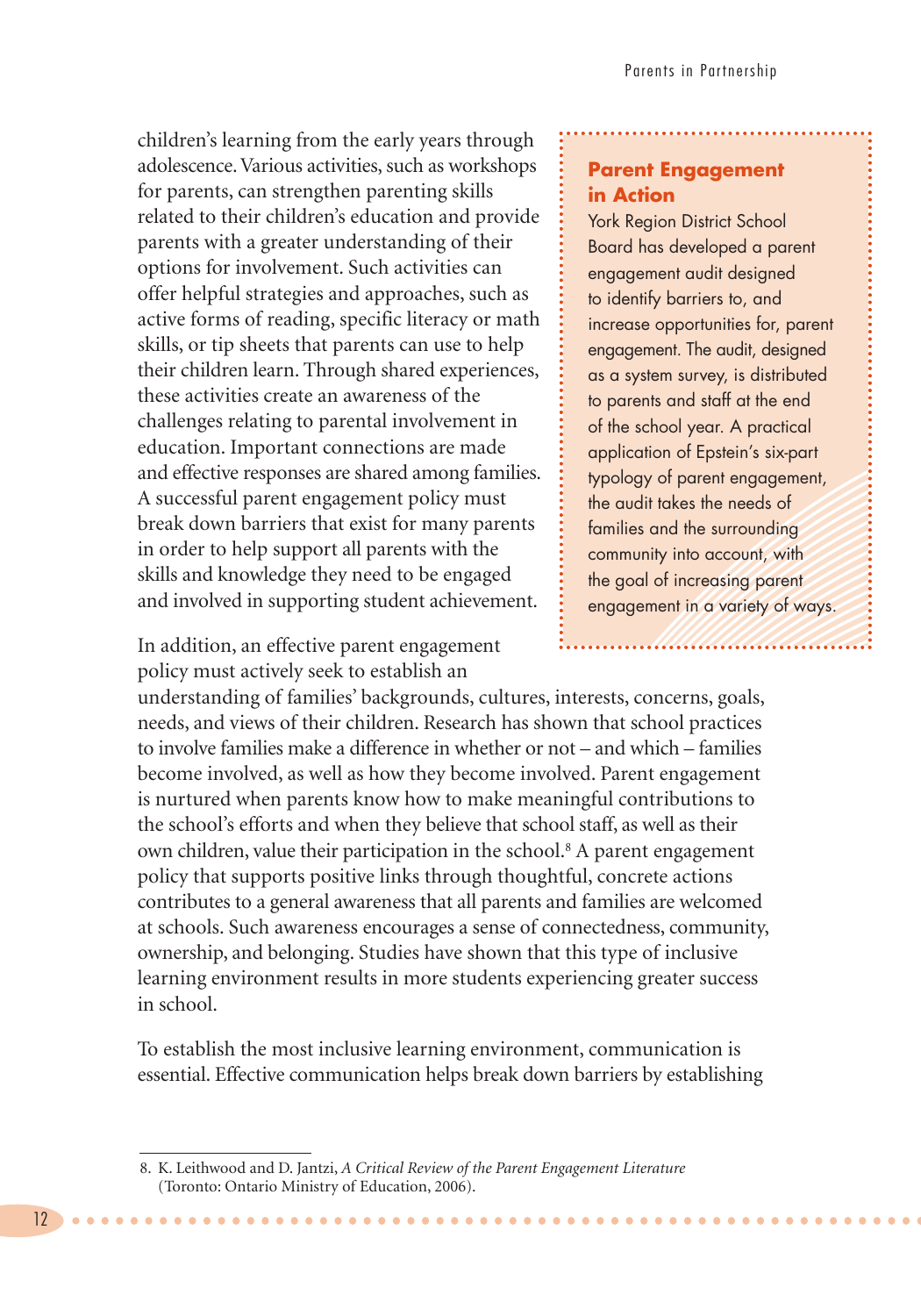a common language and understanding of student progress, which, in turn, helps to create a culture of high expectations that is shared by students, parents, and educators.

Many Ontario school boards and schools have developed effective parent engagement practices and programs. The success of the Parents Reaching Out (PRO) grants program and the excellent work of school councils and Parent Involvement Committees demonstrate that strong and effective parent engagement is happening at the local and regional level. But barriers to parent involvement still exist. Together we need to identify and overcome those barriers while creating the conditions in which parent engagement can thrive.

This policy represents the government's formal commitment to parent engagement in education. It recognizes both the diversity of families and their important role in education. It provides a framework that will empower all educational partners and enable them to take concrete actions to support and encourage parent engagement so that our students can reach their full potential.

## **Parent Engagement: The Historical Context**

Our schools have inherited a rich tradition of parent and community involvement in education. This involvement has reflected a variety of experiences and perspectives, including those of the Catholic and French educational communities.

The provincial government has taken a number of steps to foster parent involvement in education. In 1980, Bill 82 amended the Education Act to require all school boards to provide programs and services for students with special education needs. It also required that all school boards establish a Special Education Advisory Committee with representatives from parent groups focused on the interests and well-being of students with special education needs.

Several initiatives to enhance parent involvement have focused on the development of school councils. A 1994 report by the Ontario Parent Council recommended the establishment of a "school parent council" in every school to help ensure equity of access and consistency of approach for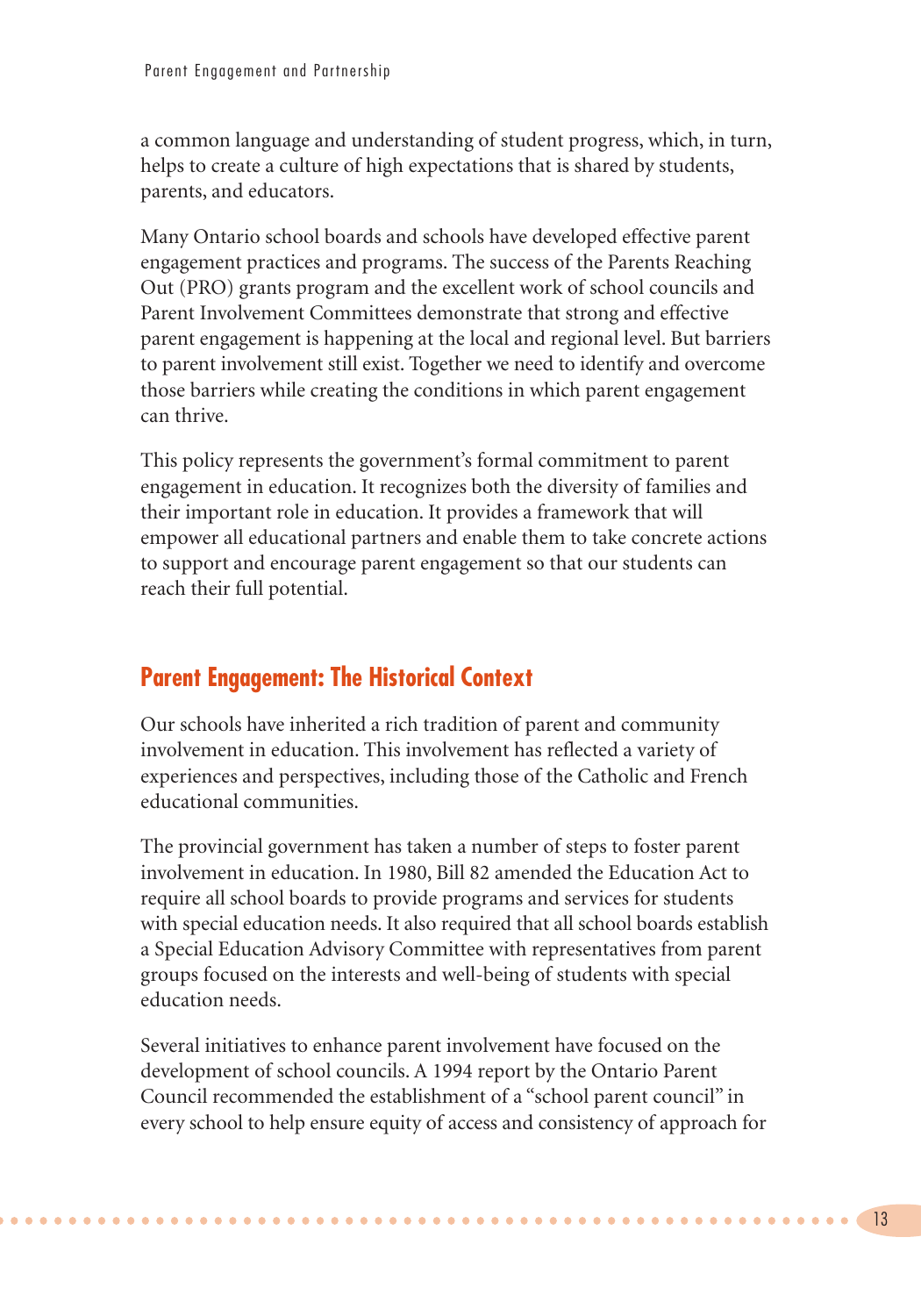parents across the province. The 1995 report of the Royal Commission on Learning, *For the Love of Learning*, recommended that school boards and principals take the lead in establishing and supporting schoolcommunity councils and encouraged them to develop the kinds of school-community alliances best suited to their local needs. Legislation mandating school councils followed in 1997 with the Education Quality Improvement Act. The role and purpose of school councils was clarified through Regulation 612/00, which required school boards and principals to solicit input from school councils.

## **Moving the Agenda Forward**

Recognizing the critical link between parent engagement and student success, the government initiated the Parent Voice in Education Project, which conducted broad consultations with parents across the province and provided its report in 2005.

"Parental involvement is a broad term and includes such things as good parenting, helping with homework, serving on school councils and board committees, communicating and meeting with teachers and volunteering in the classroom or on school trips. All forms of parental involvement are beneficial. In every form, parental involvement in education shows children that their parents care about what they are doing and learning, and that they value a good education."

Ontario Ministry of Education, *Parent Voice in Education Project Report* (2005, p. 10)

The report identified three key areas for action:

- **1.** to empower the parent voice within the education system
- **2.** to create a more welcoming and inclusive environment for parents
- **3.** to recognize the differences among Ontario's diverse communities.

Through this landmark report, parents affirmed their belief in the importance of parent engagement in education.

In the same year, the Minister of Education responded to the report with a discussion paper laying out the blueprint for a vision of parent engagement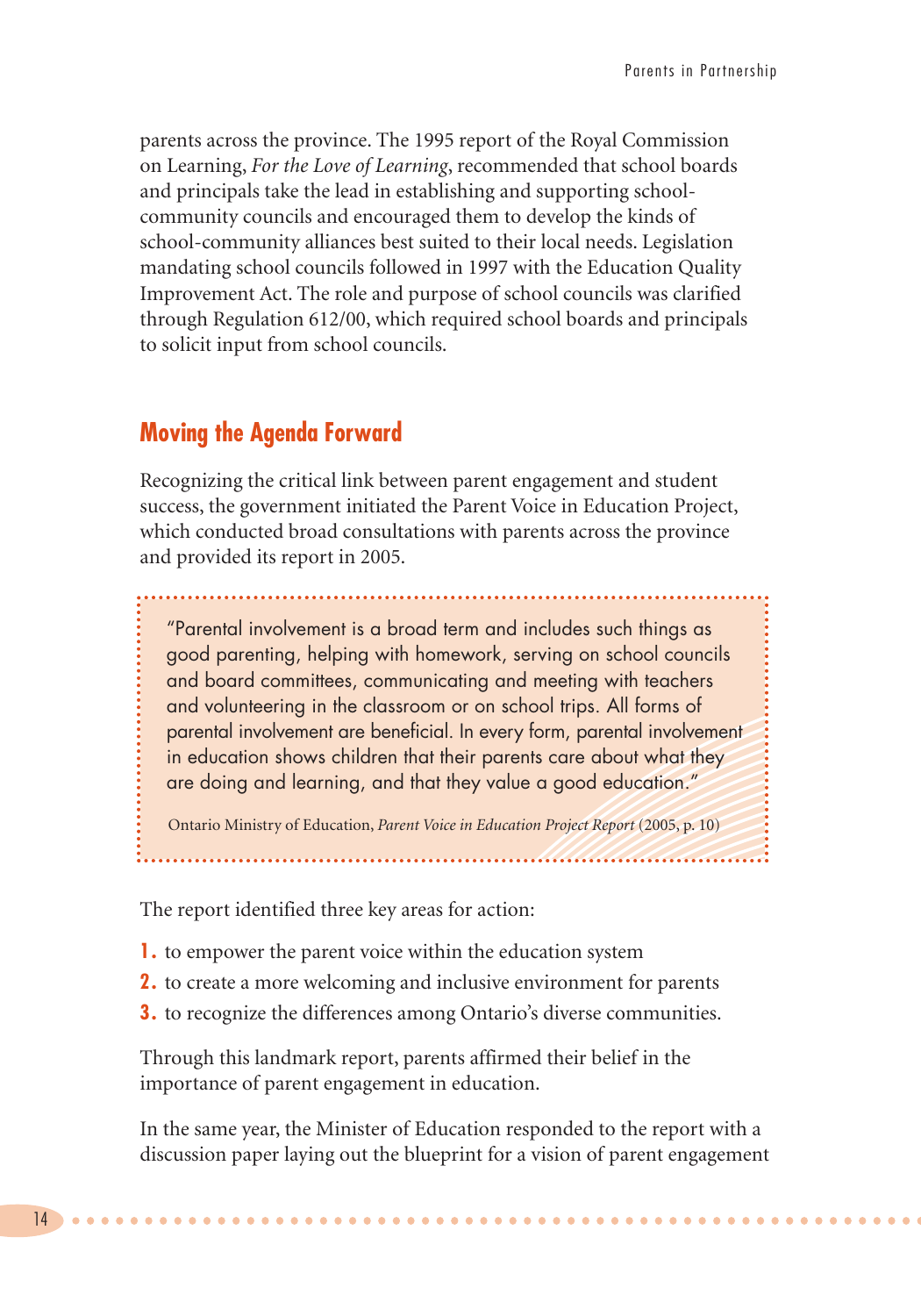in the school system – and we have acted upon this blueprint. Since 2005, over \$25 million has been invested to support parent engagement initiatives. In 2006, the Parent Engagement Office was established in the ministry to develop and implement parent engagement initiatives such as the Parents Reaching Out grants program. Over its first four years, this program provided over 5,500 grants to school councils and over 200 regional grants. All of these initiatives were designed to enhance parent involvement and, in particular, break down the barriers faced by many Ontario parents to engagement in their children's education.

Parent Involvement Committees were established in Ontario school boards

to enhance parent involvement in support of student achievement at the regional level and provide a direct link between parents and the director of education and trustees. The Provincial Parent Board (2007–9) provided recommendations to enhance PICs, PRO grants, and online resources, and helped guide and assist the province's efforts to strengthen parent engagement.

Ontario's Equity and Inclusive Education Strategy, introduced in 2009, sets out a vision of education in Ontario in which all students, parents, and other members of the school community are welcomed and respected. Parent engagement is an essential component of the strategy, which provides a framework educators can use to identify and remove discriminatory biases and

#### **Parent Engagement in Action**

In partnership with anglophone parents, the Conseil scolaire de district catholique de l'Est ontarien organized a series of evening literacy workshops. At these workshops, parents were able to work together with their children on reading and writing exercises and were given the opportunity to engage constructively with their children's teachers.

systemic barriers so that students can reach their full potential. The strategy supports the engagement of all parents with their boards and schools to share their ideas and support student learning.

In 2009, the government passed Bill 177, the Student Achievement and School Board Governance Act, which allows regulations respecting Parent Involvement Committees. The minister has responded to this legislation by amending Regulation 612/00 to require each school board to have a PIC in place to support parent engagement. PICs, like school councils, recognize the role of parent leaders in supporting parent engagement, and they enable a broad spectrum of parents to provide input to school boards.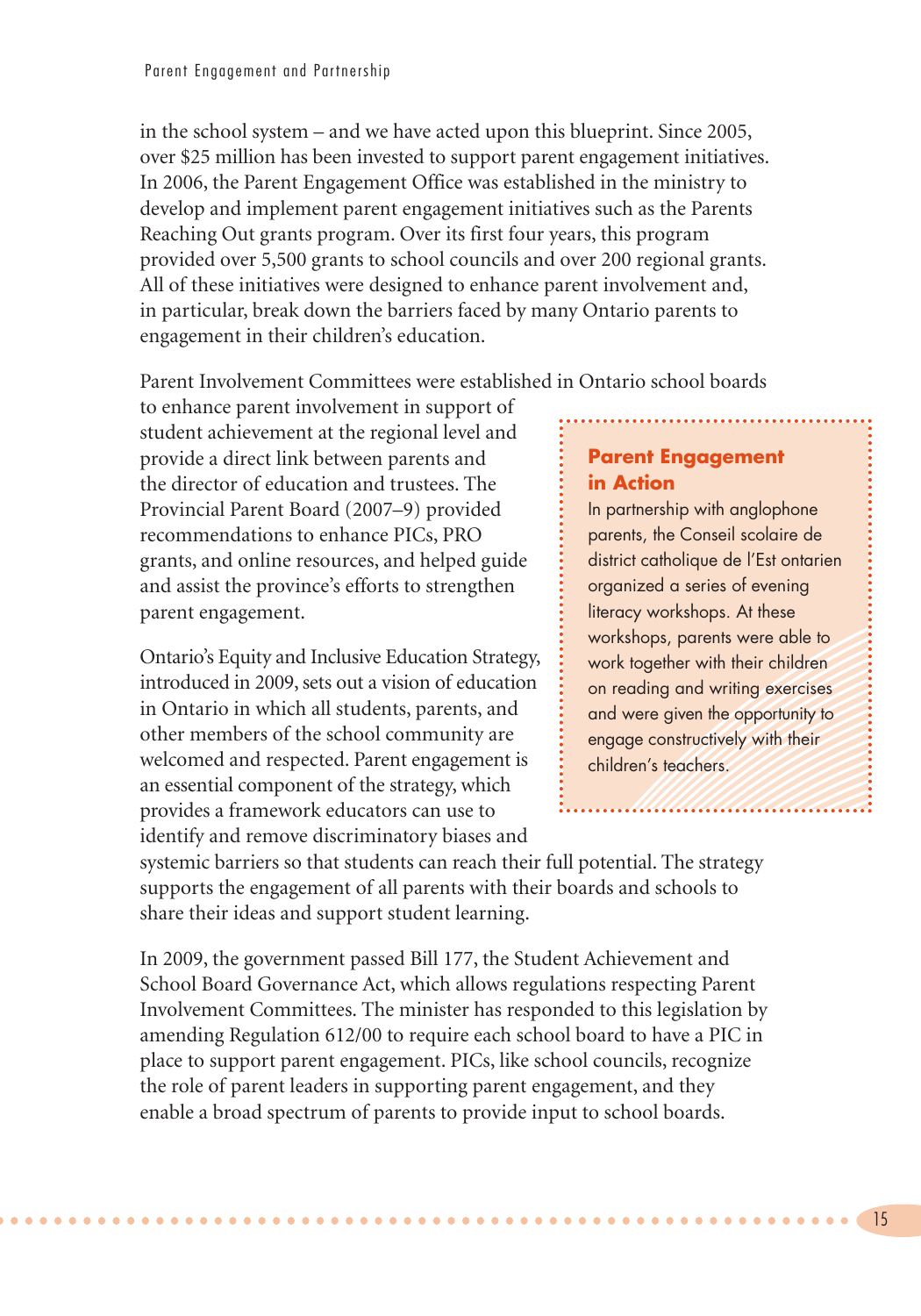## **2. FULFILLING THE VISION OF PARENT ENGAGEMENT**

**The Parent Engagement Policy recognizes that parent involvement is multidimensional and that parents and families have a role to play in fulfilling each of Ontario's core priorities for educational excellence.**

#### **Strategies for Success**

The Parent Engagement Policy identifies a series of key strategies designed to support parents as partners so that they have the opportunity – and the skills, knowledge, and tools – to engage with other education partners in fulfilling Ontario's core priorities for education.

The policy acknowledges that Ontario's education system has a rich tradition of parent engagement that continues today. Across the province, many parents and families are actively involved in their children's education, both at home and at school. For example, parents provide their suggestions directly to the ministry through letters, emails, phone calls, and conversations. At the local and regional levels, parents are engaged as members of school councils, Special Education Advisory Committees (SEACs), and Parent Involvement Committees (PICs), and in a wide variety of initiatives at district school boards across Ontario. Parent perspectives are taken into consideration and recognized in ministry policies and programs.

#### **Parent Engagement in Action**

Jean Vanier Catholic School in London developed an initiative called Putting Out the Welcome Mat to help new parents become more involved and connected with the school. The initiative included the translation of the parent information handbook and school website and the offering of translation services for parent-teacher meetings.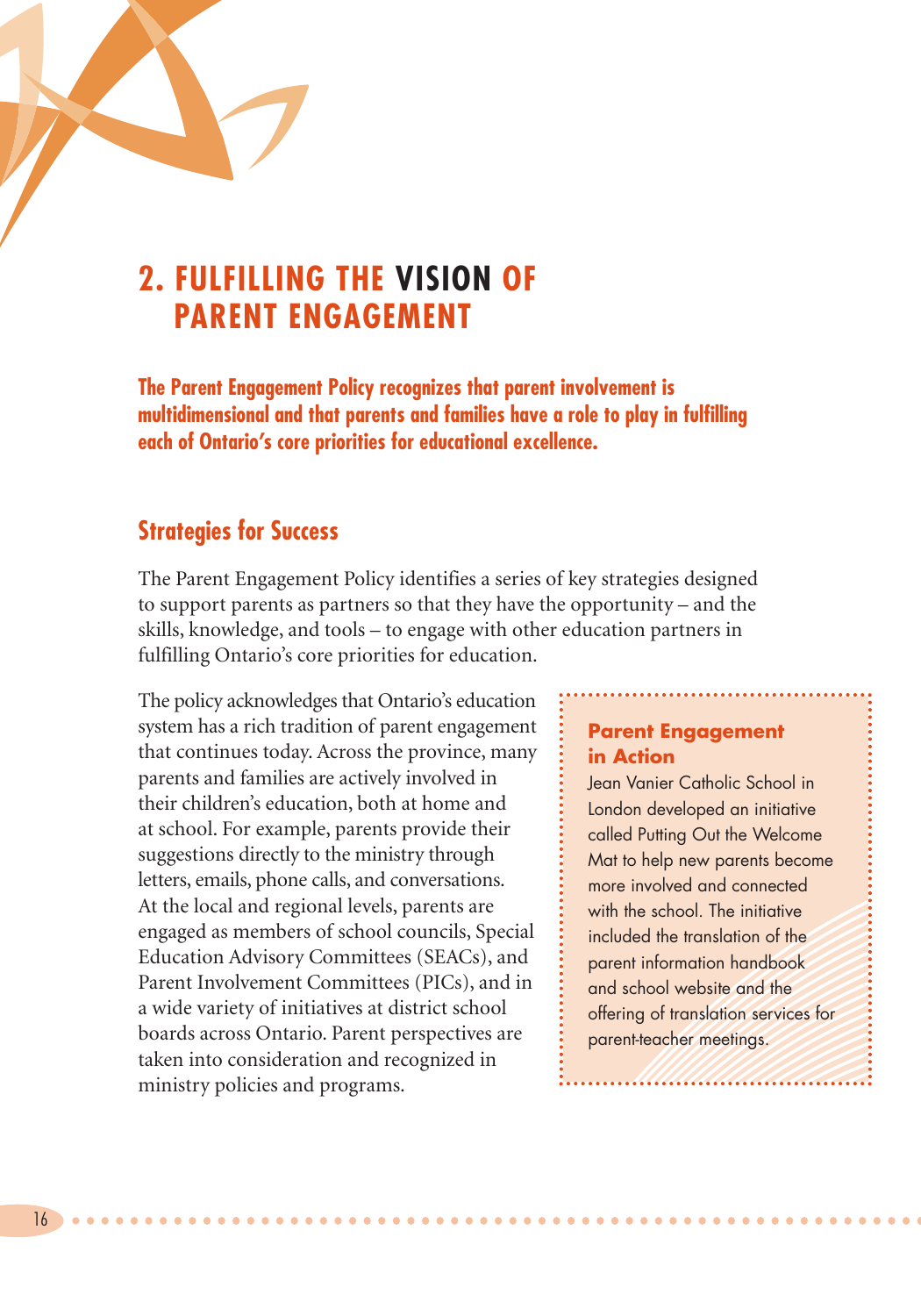The Parent Engagement Policy is designed to build on our successes and bring into focus those activities and initiatives that encourage and enhance parental involvement in education. It aims to ensure that parent engagement is recognized, valued, collectively understood, and practised throughout the province. It is designed to help ensure that barriers to parent engagement are addressed across the province so that all parents can have full access to the education system and meaningful representation as valued educational partners.

#### **Parent Perspectives**

## **PARENT VOICE IN EDUCATION**

The role parents play in education – both at home and at school – has grown and evolved over many years. As we have come to understand the direct links between parent engagement and student achievement, the call for a greater focus on parent engagement is stronger today than ever before. These links were highlighted in the 2005 report of the Parent Voice in Education Project, which made recommendations, based on parents' input, to strengthen the parent voice in education and to create a more welcoming and inclusive education system.

## **Strategy 1: School Climate**

**Foster and sustain a positive,welcoming school climate in which all parent perspectives are encouraged, valued, and heard.**

#### **Current Policy and Practice**

Many current policies, programs, and initiatives reflect and support this strategy, as illustrated by the following selected examples:

• Parents are members of the Education Partnership Table, which discusses substantive problems and issues facing the education system and contributes to their successful resolution.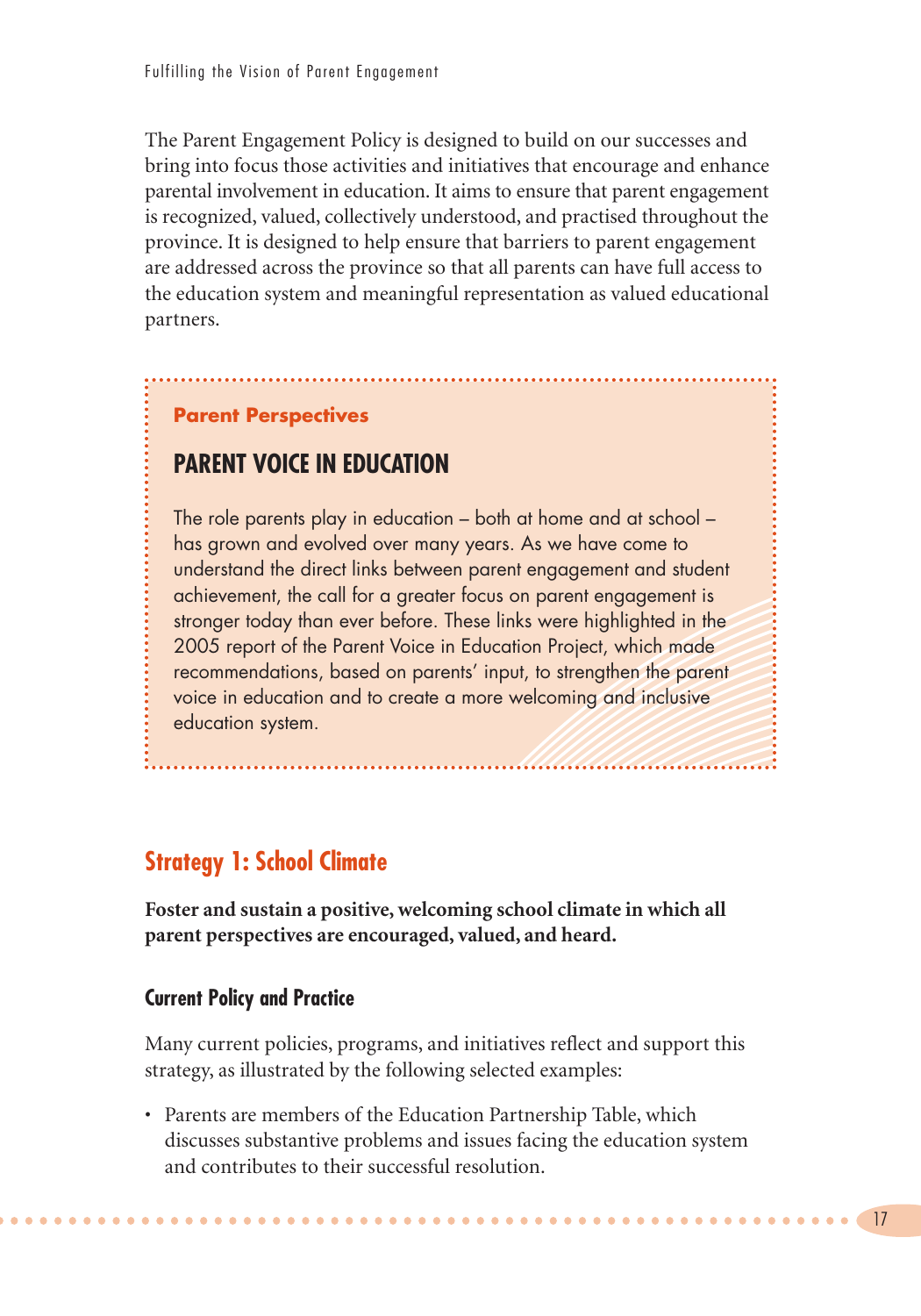- Ontario's Leadership Framework of effective practices, sponsored by the Institute for Education Leadership (IEL), identifies practices, skills, knowledge, and attitudes school and system leaders need in order to effectively engage parents and promote welcoming schools.
- IPRCs take parents' perspectives into account when making a placement decision: before considering placement in a special education class, the IPRC considers whether placement in a regular class, with appropriate special education services, would meet the pupil's needs and is consistent with parental preferences. If placement in a regular class meets both of these criteria, then the IPRC is

#### **Parent Engagement in Action**

Sudbury's Pius XII Catholic School invited parents to attend a series of one-day workshops that were held once a month over a fivemonth period. During the introductory session, parents offered their ideas for workshop topics. In the workshops that followed, parents exchanged ideas on the day's topic in the morning and listened to an expert speaker in the afternoon.

required to decide in favour of placement in a regular class.

- The New Teacher Induction Program (NTIP) includes resources focused on teacher communication with parents.
- Ontario's faculties of education support parent engagement by developing teacher candidates' ability to engage in productive parentteacher conversations to support student learning.
- The ministry publication *Planning Entry to School: A Resource Guide* (2005) promotes a welcoming environment in schools and provides examples of effective practices for parents and school staff.
- The welcoming guideline of the *Policy Statement and Guidelines on the Admission, Welcoming, and Support of Students in French-Language Schools in Ontario* (Ministry of Education, 2009) proposes that school boards "set up, as required, an advisory committee whose composition reflects the community's in order to develop a protocol for welcoming students and parents" (p. 4).
- Every school is required to have a safe schools team, of which at least one member must be a parent. Principals are required to share with these teams the results of school climate surveys, which are undertaken by all schools every two years to gauge the school climate and promote a safe and respectful environment where all students feel a sense of belonging.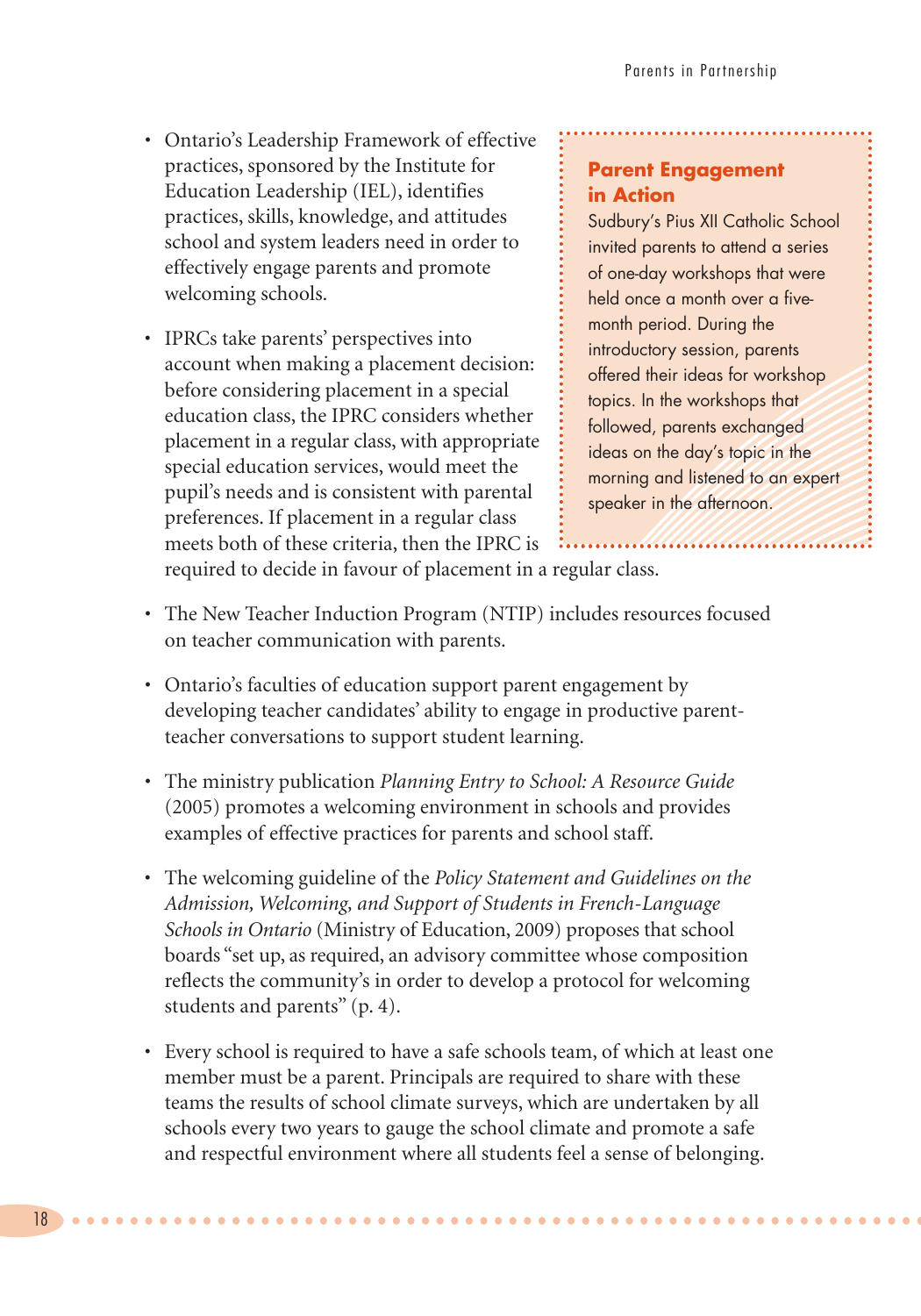• Changes to the safe schools provisions of the Education Act and related policies have been made so that parents are more aware of measures to support positive student behaviour and promote progressive discipline.

#### **A Culture of Mutual Respect**

The Parent Engagement Policy is designed to ensure that parents have a voice at every level of the education system to support a culture of mutual respect for all – parents, students, teachers, school staff, board and ministry personnel, and community members. Although the decision-making responsibilities of principals, trustees, and board and ministry officials are set out in legislation, the Parent Engagement Policy supports and encourages education leaders to solicit and consider parent opinions and input so that the recommendations of parents are weighed, along with other relevant factors, in the decision-making process.

## **Strategy 2: Eliminating Barriers**

**Identify and remove barriers to parent engagement that may prevent some parents from fully participating in their children's learning and to reflect the diversity of ourstudents and communities.**

#### **Current Policy and Practice**

Many current policies, programs, and initiatives reflect and support this strategy, as illustrated by the following selected examples:

- The ministry's Parents Reaching Out grants program supports schoolbased initiatives focused on engaging parents who may experience barriers as a result of language, recent immigration, poverty, newness to Ontario's school system, or other factors.
- The Equity and Inclusive Education Strategy directs school boards to implement strategies that identify and remove discriminatory barriers that limit engagement by students, parents, and the community, so that diverse groups and the broader community have better board-level representation and greater access to board initiatives.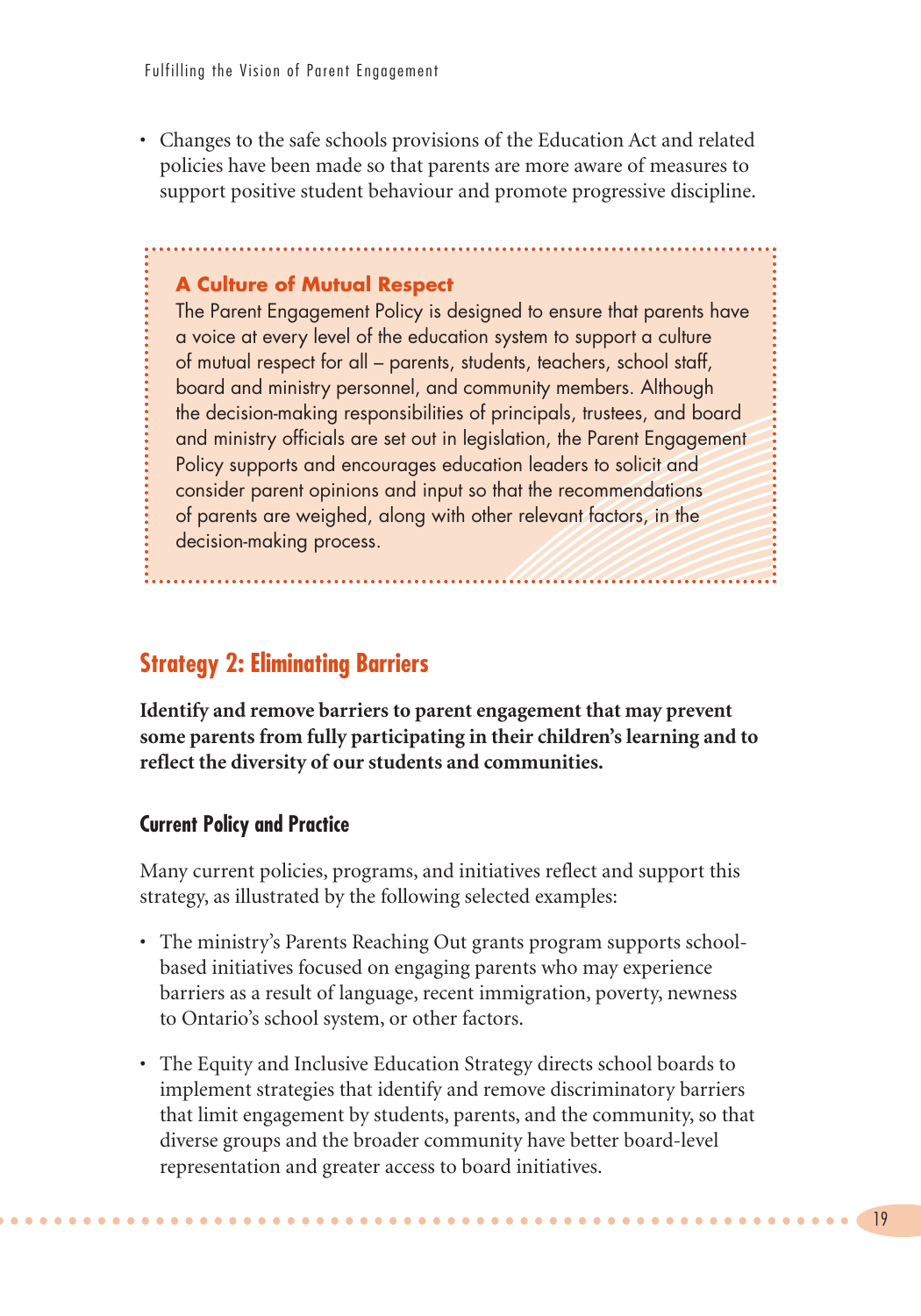- The Ontario First Nation, Métis, and Inuit Education Policy Framework outlines strategies and performance measures designed to facilitate increased participation by First Nation, Métis, and Inuit parents, students, communities, and organizations in supporting student achievement and well-being.
- The Focus on Youth and the Community Use of Schools programs are intended to reduce barriers to accessing both school spaces and programming. They include active community outreach (including outreach to parents) to facilitate community use of school facilities.
- The Education Act requires every district school board to have a Special Education Advisory Committee. Regulation 464/97 sets the composition for the SEACs and requires that school authorities also have SEACs.
- Parent Involvement Committees and school councils provide a voice that reflects the diversity of parents in their communities.

## **Strategy 3: Supports for Parents**

**Provide parents with the knowledge,skills, and tools they need to support student learning at home and at school.**

#### **Current Policy and Practice**

Many current policies, programs, and initiatives reflect and support this strategy, as illustrated by the following selected examples:

- The Parent Engagement Office of the Ministry of Education continues to build awareness among parents of the importance of parent engagement.
- The ministry website and ministry publications provide in-depth information on the education system as well as a wide variety of tools and resources, including tips for parent-teacher conversations, to help parents foster student learning at home.

"Parents Matter", a Ministry of Education brochure on parent engagement, and how parent engagement is building student success, is available in multiple languages on the ministry's website.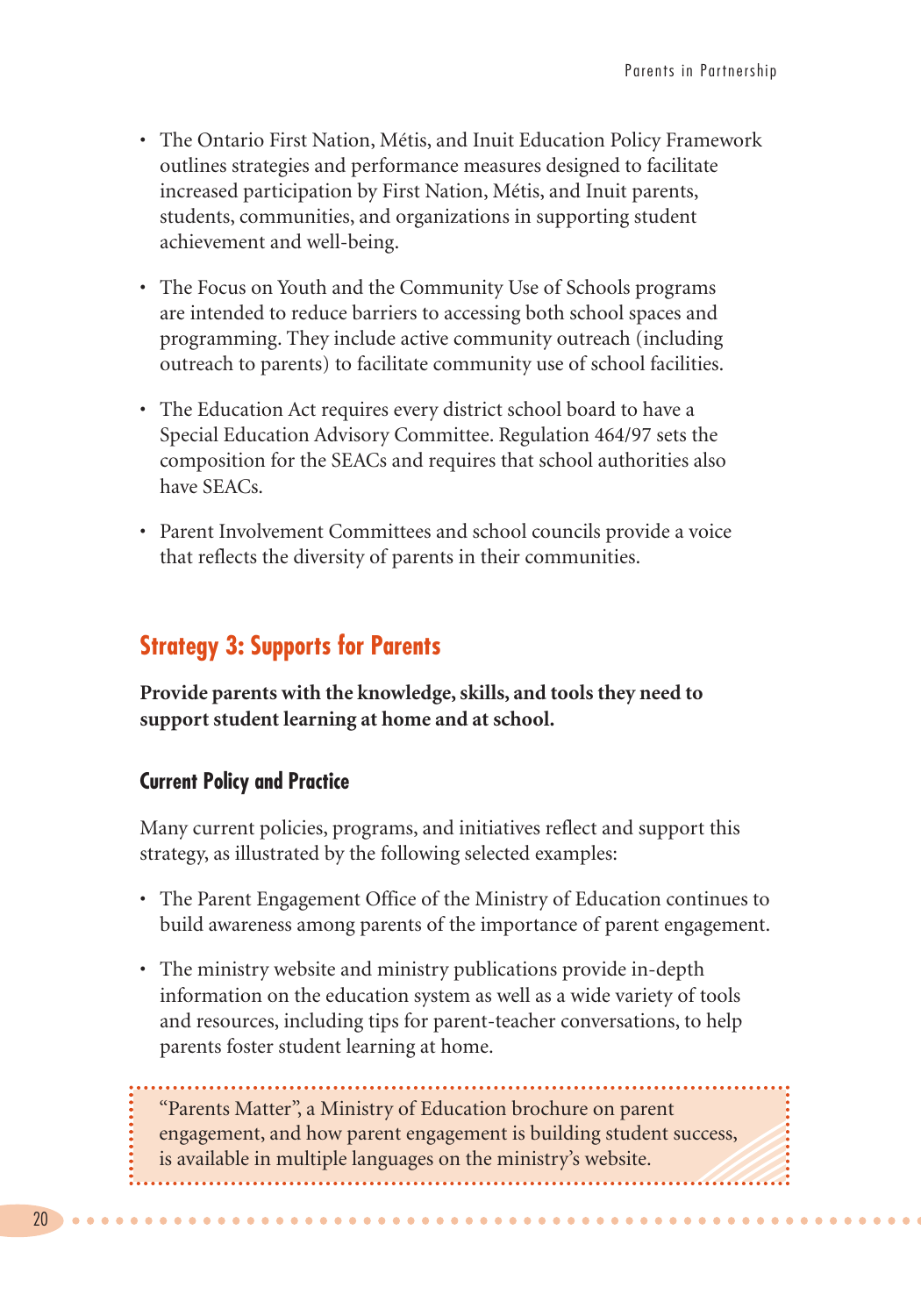- Fact sheets have been developed for parents on a number of key topics including PIC operations, healthy schools, inclusive education, safe schools, and the Ontario Code of Conduct.
- *Finding Common Ground: Character Development in Ontario Schools K–12* (Ministry of Education, 2006) highlights the importance of parent and community partnerships.
- *Effective Practices for Students with Autism Spectrum Disorders* (2007) is a ministry resource guide that devotes a chapter to parent involvement in program planning for students with autism spectrum disorders.

#### **Parent Engagement in Action**

Leslieville Junior Public School in Toronto invited the parents of kindergarten children to participate in a Family Literacy Evening. The parents were welcomed, encouraged to build peer networks, and provided with strategies to support their child's literacy development at home to help prepare them for school.

- A series of video podcasts offered on the ministry's abc123 website has been designed for parents and provides practical ideas for reading at bedtime, establishing routines, and getting organized for school.
- *Shared Solutions: A Guide to Preventing and Resolving Conflicts Regarding Programs and Services for Students with Special Education Needs* (2007) is a ministry resource guide for parents, schools, and the community that helps facilitate effective communication and resolve conflicts when they arise.
- Introductory material in all curriculum documents explains how parents are an important partner in their child's learning.
- The support guideline of the *Policy Statement and Guidelines on the Admission, Welcoming, and Support of Students in French-Language Schools in Ontario* (2009) proposes that school boards "ensure that schools support and communicate with parents throughout their child's schooling" (p. 4).
- *A Question and Answer Guide for Parents: Full-Day Kindergarten with Programs Before and After School Hours* (2010), a ministry brochure for parents with children in full-day kindergarten, helps parents understand the new program and answers some questions about how it works and how it helps children.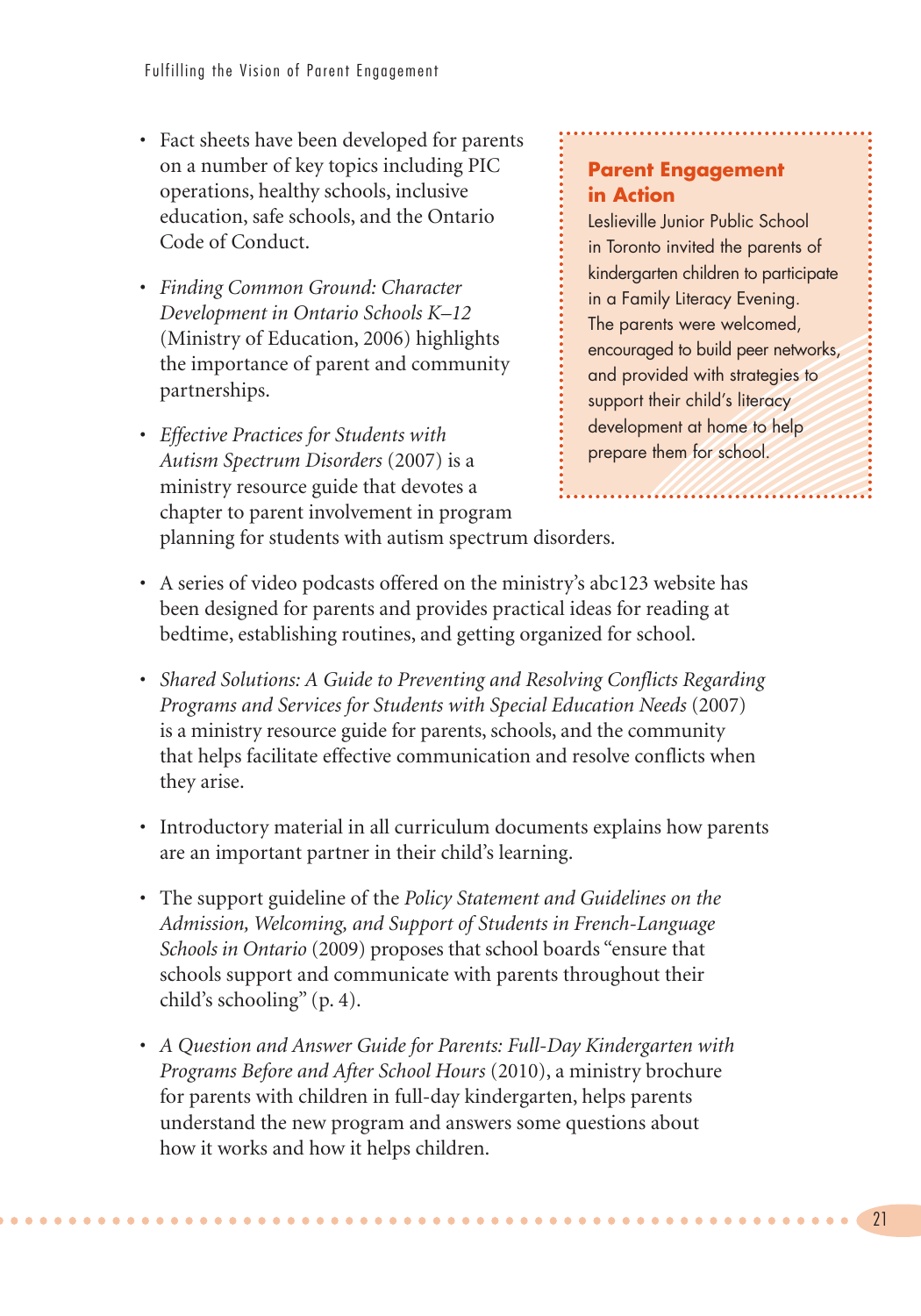• Support materials for parents will be available to provide information about learning activities in the ministry documents *The Full-Day Early Learning–Kindergarten Program, 2010–11 (Draft Version)* and *The Extended-Day Program, 2010–11 (Draft Version)* and about complementary activities that parents can provide for their children outside of the school day.

## **Strategy 4: Parent Outreach**

**Review and expand communication and outreach strategies such as local workshops, presentations, tools, and resources, to share information and strategiesrelated to supporting learning at home and parent engagement in schools.**

#### **Current Policy and Practice**

Many current policies, programs, and initiatives reflect and support this strategy, as illustrated by the following selected examples:

- Ontario's Early Learning initiative strongly supports parent and family engagement, stressing the importance of effective parent-school communication and the role of parents, families, and communities in children's education.
- Multilingual materials have been developed for parents, including a PRO grants brochure; a bullying-prevention pamphlet; parent guides to helping their children with reading, writing, and mathematics; and numerous tip sheets on topics such as helping children get ready for school, helping them with homework, and communicating with teachers.
- At Parenting and Family Literacy Centres, staff work with a wide range of learning materials that are used to promote literacy and numeracy and that can be easily adapted for parent-child activities at home.
- The aménagement linguistique policy for French-language schools (see *Aménagement linguistique: A Policy for Ontario's French-Language Schools and Francophone Community* [2004]) promotes strong collaboration between educational institutions, parents, families, and the community.

. . . . . . . . . . . . . . . . .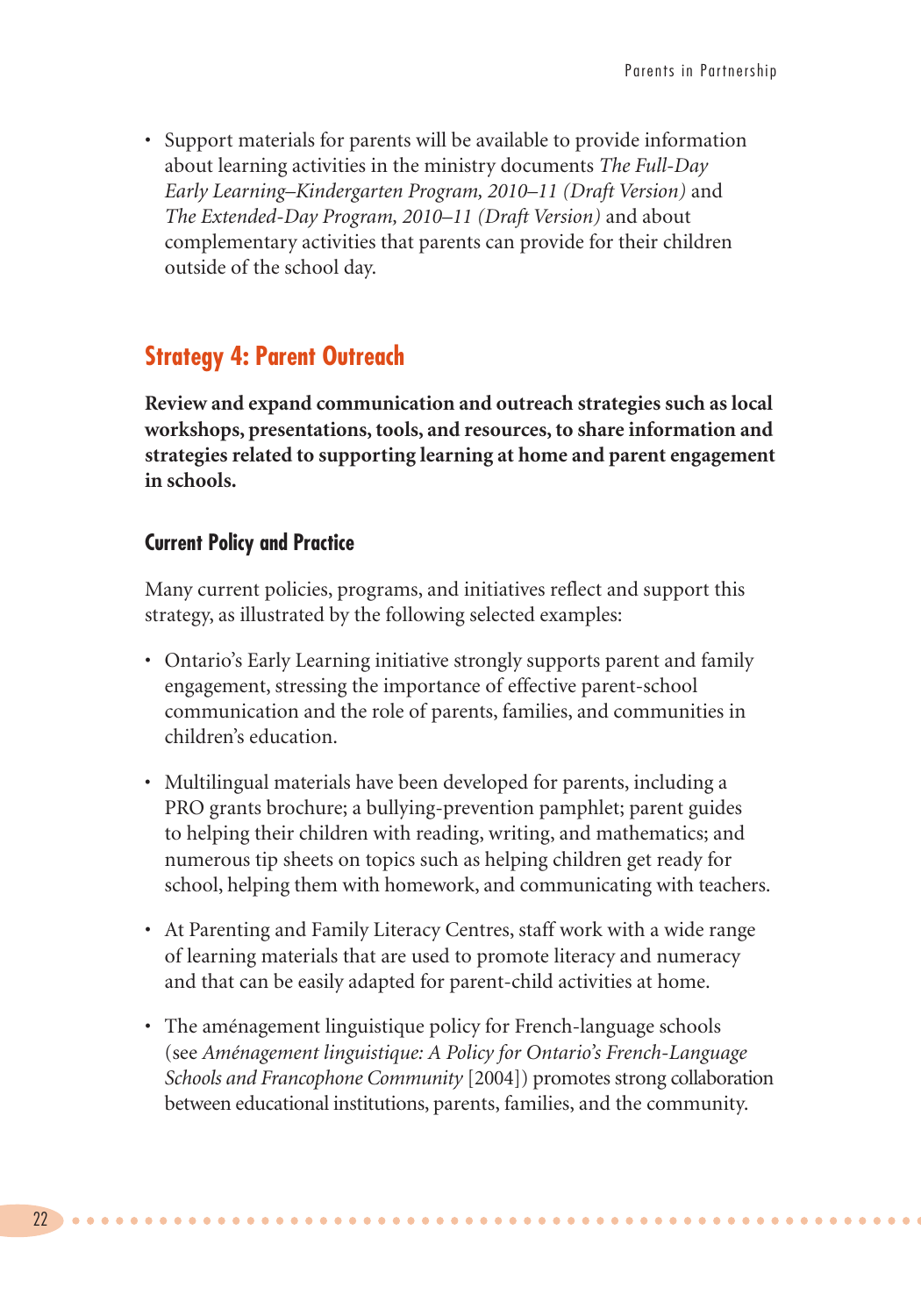- The School/College/Work Initiative funds the creation of a wide array of locally developed learning and awareness opportunities for parents and others (e.g., Parents as Career Coaches forums, Parents and Students Career Night, Picture Your Kid @ College, and Student/Parent Dual Credit Information Sessions).
- Schools participating in the Healthy Schools Recognition Program work with their school councils and are encouraged to work together with other parents, students, and school staff.
- The Specialist High Skills Major Program encourages participating school boards to invite parents to sit on board or school advisory committees to help shape the local program.
- The ministry's *Transition Planning: Resource Guide* (2002) encourages collaboration between students, parents, and the community in planning transitions for students with

#### **Parent Engagement in Action**

St Anthony's Elementary School in Port Hope has developed a project to better engage parents in the school community and make resources available to them. After consulting with the school council on the needs of its parent community, the school established a library of resources available to parents, focusing on a variety of topics including learning styles, parenting, discipline, and other issues relevant to education. Materials were placed in a prominent area in the school foyer so parents have easy access to them and can sign them out in the front office.

special education needs from secondary school to postsecondary education, the workplace, and/or the community.

- The Urban and Priority High Schools Program includes parent engagement components. In addition, parents are members of Urban and Priority High Schools school/community steering committees.
- Parent associations are participants in Curriculum Advisory Committee meetings and are invited to provide input into curriculum documents during the review process.
- Special education training materials developed by the ministry support communication between parents, the school, and the community (see, for example, the definitions of parental role and involvement in *The Individual Education Plan [IEP]: A Resource Guide* [2004] and web-based IEP training materials).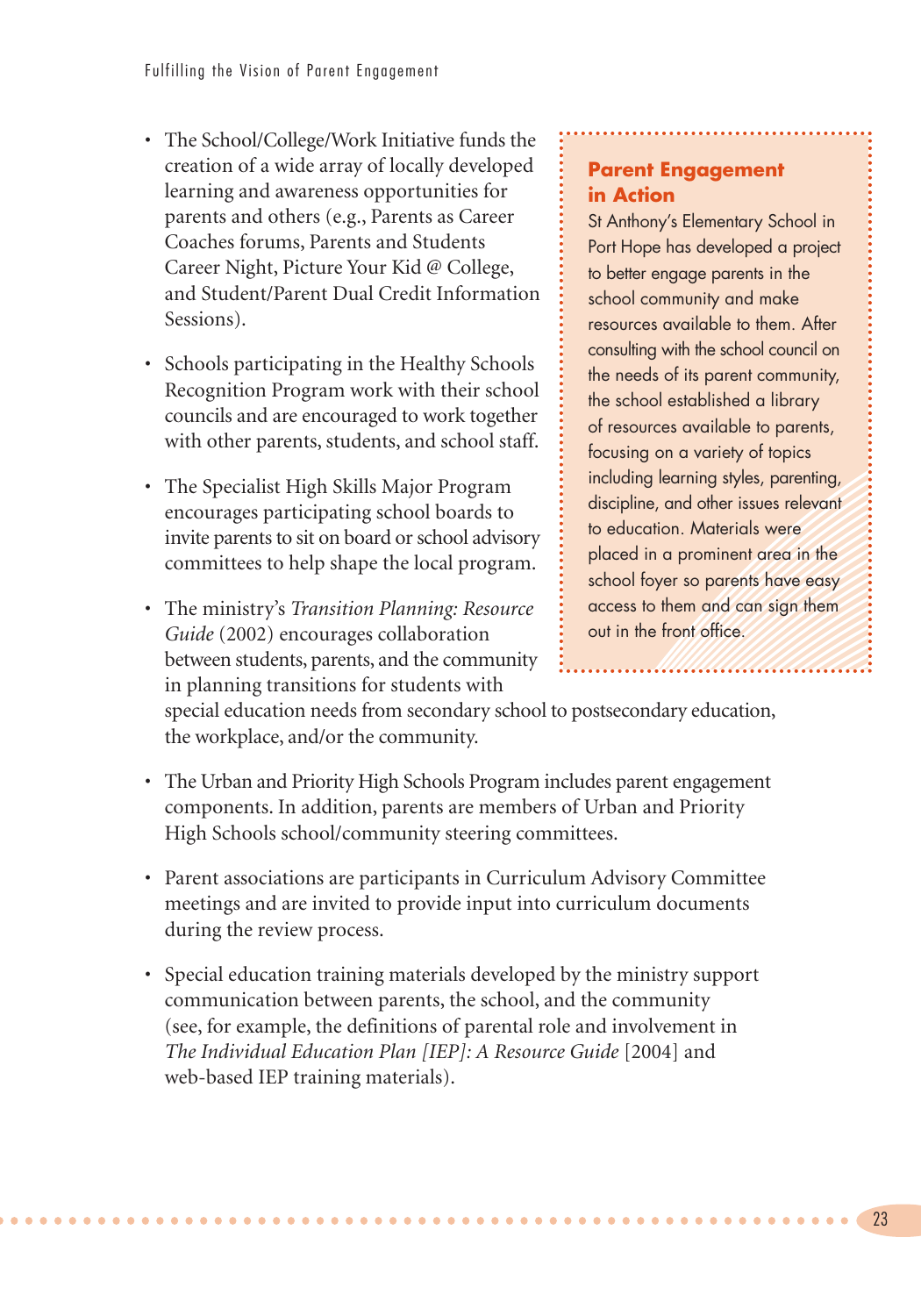- The Ontario Provincial Education Network (OPEN) publication provides updates on important education initiatives of interest to parents.
- Ministry staff attend a variety of parent meetings and conferences, including provincial parent associations conferences/meetings and regional meetings such as PIC and SEAC meetings, to obtain feedback from parents on educational topics.
- Effective practice is shared through the ministry website. All of the projects approved for funding through PRO grants are posted and some are highlighted as examples of successful practice.

#### **Parent Engagement in Action**

École publique Le Coeur du Nord in Kapuskasing organized an open-door night that featured workshops to help parents deal with bullying issues. Non-Frenchspeaking parents were welcome, and translation was provided. There was also a daycare service that allowed parents to bring younger children with them.

• The Ontario Leadership Framework (OLF) identifies the fostering of genuine, trusting relationships between students, staff, parents and families, and communities as a key leadership practice of principals and vice-principals. The OLF also highlights the practice of supporting school councils so that they can participate actively and authentically in their advisory roles.

#### **Getting Involved**

Although parent engagement takes many forms – at home and at school – there are two formal structures in Ontario's education system that support parent engagement and provide parents with a voice at the school and district school board levels:

- *School councils* focus on increasing parent involvement within the school community as a key factor in supporting student learning and achievement, and they act as a direct link between parents and the school principal.
- *Parent Involvement Committees* enhance parent involvement at the regional level in support of student achievement and operate as a direct link between parents and the director of education and trustees.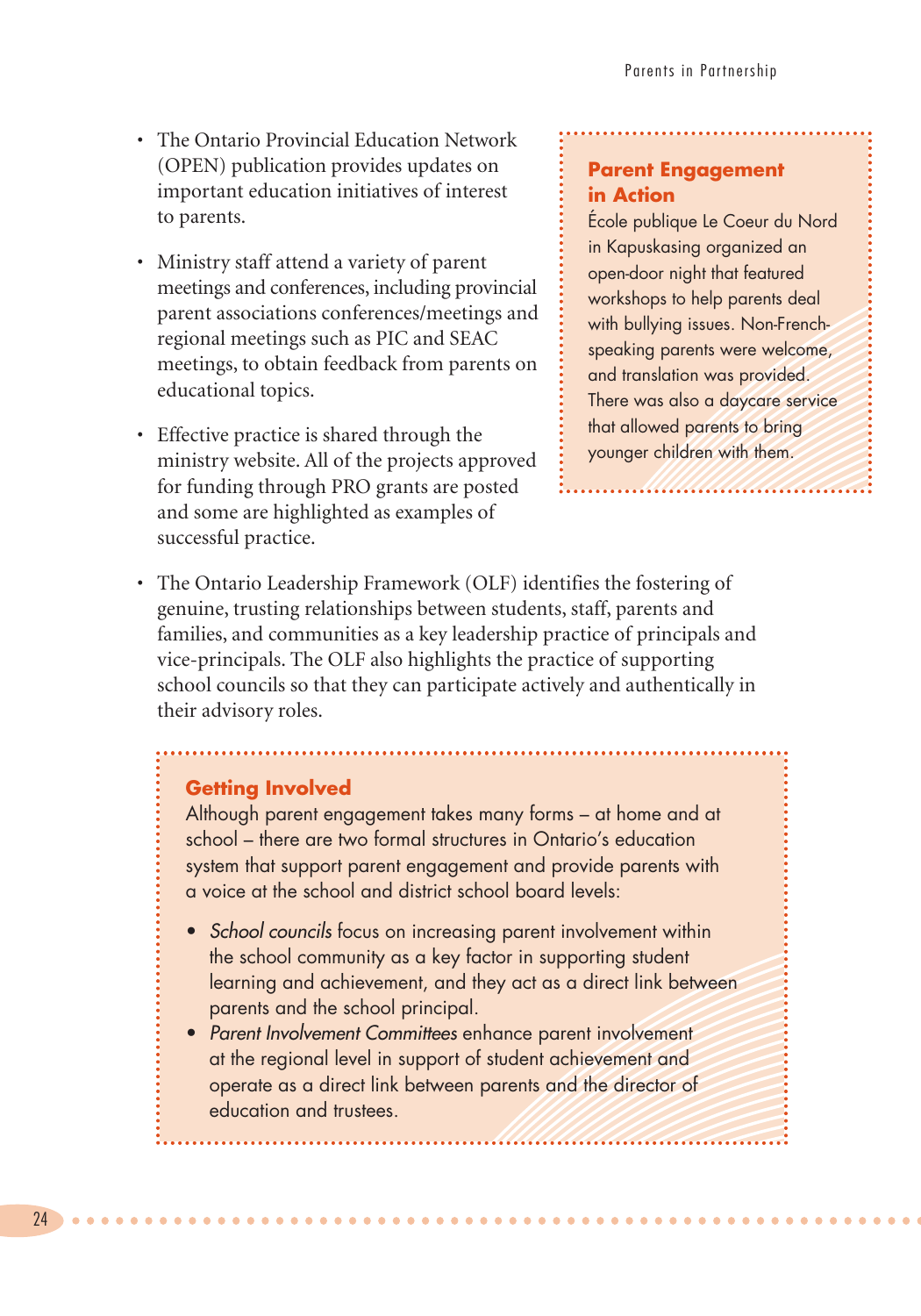

## **3. PARENT ENGAGEMENT ACTION PLAN**

**Fulfilling Ontario's vision of parent engagement requires commitment and action by all of our partners at every level of the education system.**

#### **Building on Sound Foundations**

Parents in Ontario care about their children and want to be involved. They want their children to succeed in school and are willing to help in as many ways as possible. Commitment to our students' well-being is the driving force behind everything we do in education. The entire education community – parents and families, administrators, teachers, school staff, board staff, and the government – shares this firm commitment.

A true partnership requires sustained and deliberate effort on the part of all partners as well as commitment and action at every level of the education system. Although parents can sometimes find it challenging to play an active role in their children's education, it is important to address such challenges so that Ontario's students have the support they need to be successful in school and later in life.

#### **Parent Engagement in Action**

Thunder Bay's Ogden Community Public School held a series of three symposia for parents on bullying-prevention strategies, strategies for parents to support literacy learning at home, and math strategies for parents and children. The symposia involved Aboriginal guest speakers and writers who shared their experiences with the parents and children. The staff of the Ontario Aboriginal HIV/AIDS Strategy in Thunder Bay provided additional insight on bullying prevention, homophobia, and acceptance.

#### **Supporting Parent Engagement**

The Parent Engagement Policy seeks to identify and break down barriers to parent involvement and proactively reach out to parents. In order to accommodate work schedules, outside commitments, and individual preferences, the policy provides parents with choices about how they want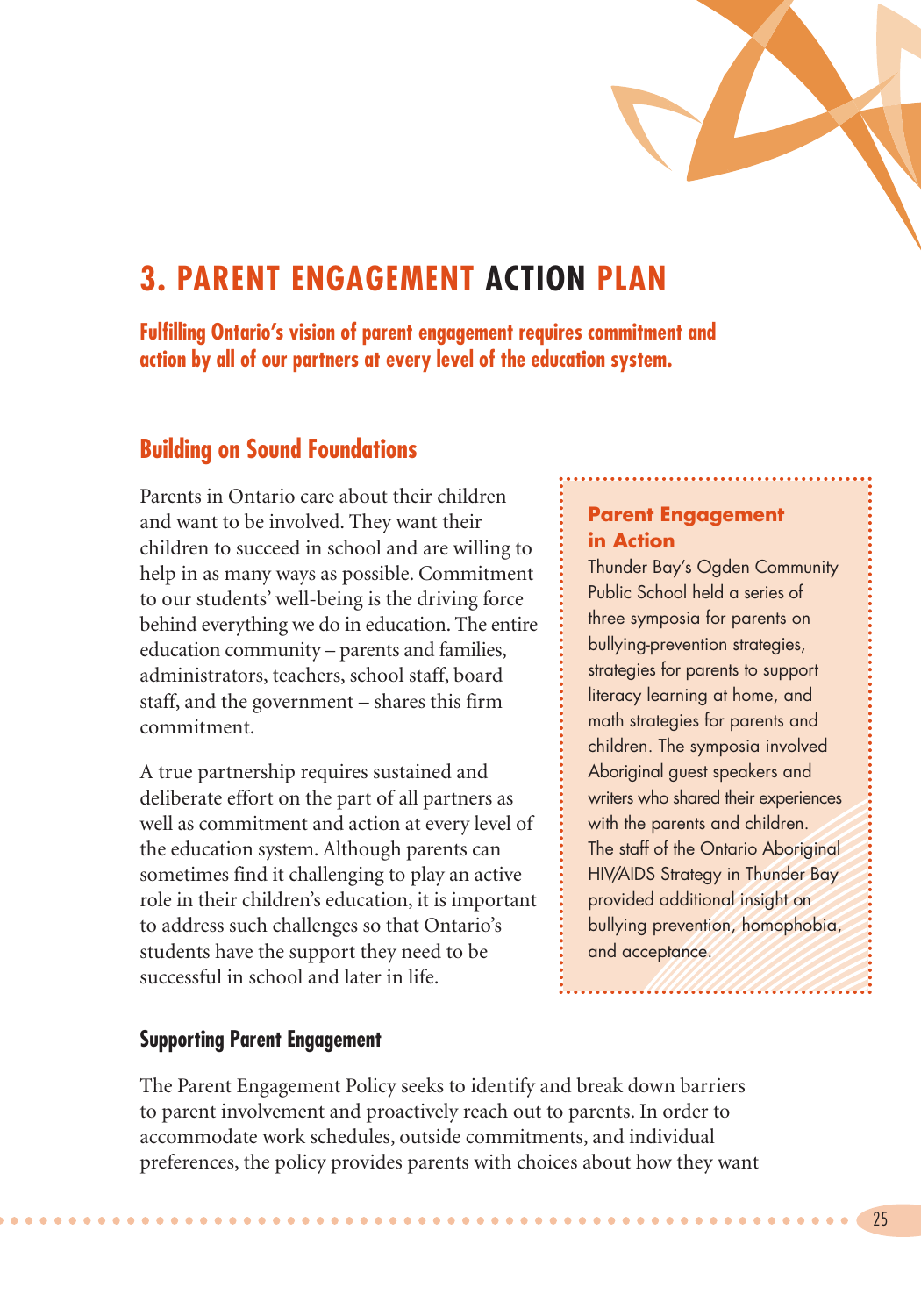to be involved in their children's education. The policy is flexible, recognizing the diversity of parents and their contributions. It provides tools to help parents support parents at the local and regional levels – reinforcing, for example, the vital link between parents and schools provided by school councils and Parent Involvement Committees (PICs), and supporting the pivotal role these groups play in disseminating information to parents, seeking parent input, providing advice to schools and boards, and actively supporting parent engagement.

The Ministry of Education is committed to supporting boards and schools in enhancing parent involvement by providing the resources they need and by recognizing and sharing effective practices and promoting the use of such practices in every region of the province. Likewise, the ministry is committed to providing supports to parents to help ensure that they are informed and knowledgeable and are able to engage fully as partners in their children's education.

#### **The Role of Communication**

Respectful, ongoing communication and transparency are essential if we are to fulfil our vision of parent engagement. Effective, ongoing communication results in positive and respectful relationships and an appreciation of the roles played by all partners in education. Multiple channels of communication about student progress that connect boards, schools, parents and families, students, and communities need to be in place, and all partners should be encouraged to use them. An effective network includes clear two-way

channels for communications from home to school and school to home.

A variety of methods should be used to communicate with diverse parent communities, from newsletters, emails, face-to-face meetings, interactive websites, and online surveys to phone trees, videos, and webcasts. We need to utilize new and emerging technologies as we seek to expand outreach strategies to engage diverse families. Regardless of how it is presented, all information for students as well as parents and their families should be clear, timely, useable, and linked to children's success in school.

#### **Parent Engagement in Action**

The Bridges Project, developed by Alexander Mackenzie Secondary School in Sarnia, combined school council meetings with a series of parent workshops on topics such as school pathways, cyberbullying, and self-esteem. Parents were encouraged to attend both the meetings and the workshops.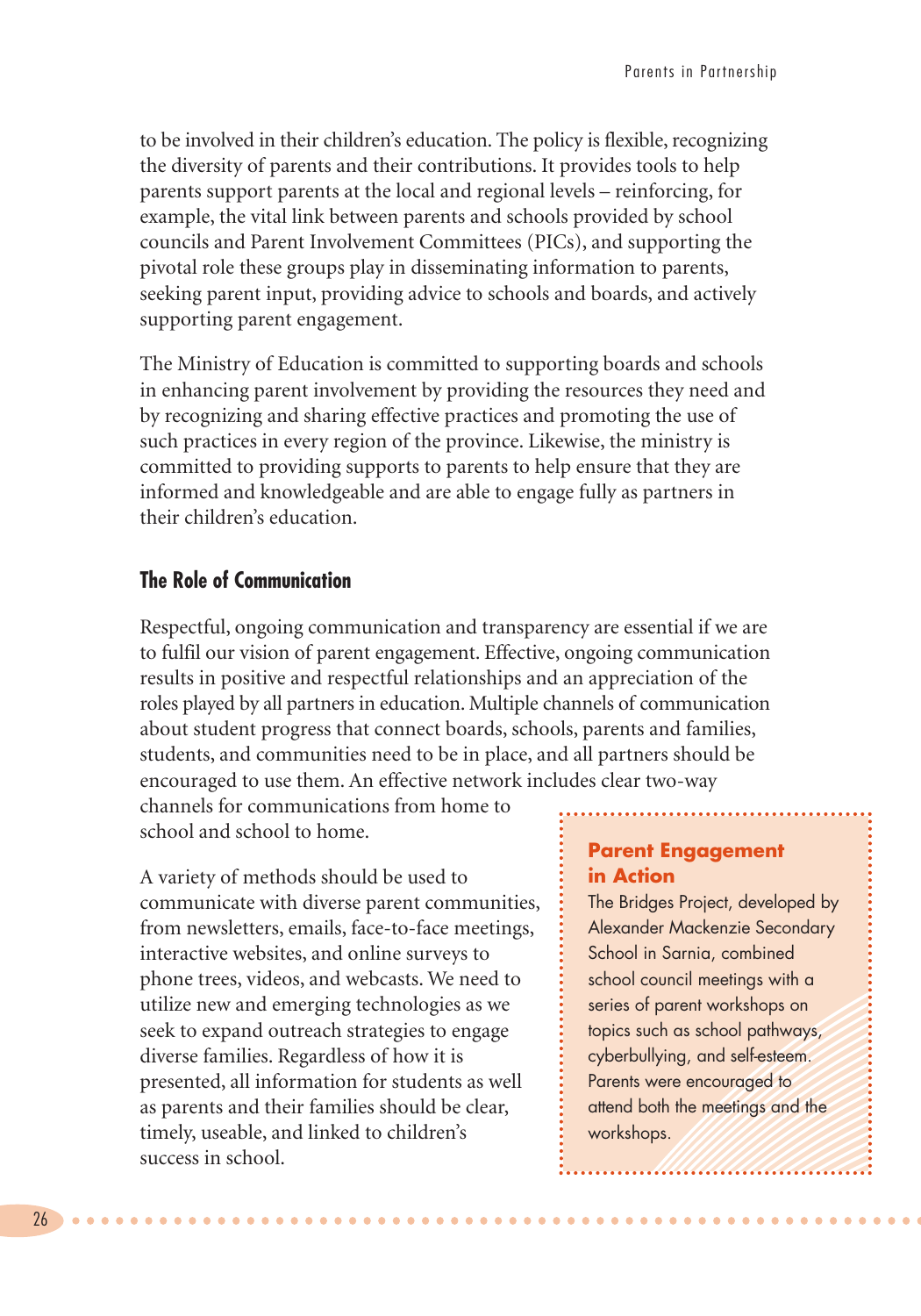Surveys can be a useful tool in fostering parent engagement. In *Reach Every Student: Energizing Ontario Education* (2008), the government recognizes the importance of regular board-level parent surveys designed to gauge, and track over time, parent satisfaction with the quality of education. In addition, school climate surveys provide schools with a tool to assess perceptions of school safety from a parent perspective; they can then inform the development of school improvement plans.

Parent engagement is also a vital component of the Equity and Inclusive Education Strategy. As part of this strategy, boards include in their director's annual report information about their activities for engaging parents.

#### **Realizing the Benefits of Parent Engagement**

The Parent Engagement Policy acknowledges that schools and boards across Ontario have implemented a wide variety of parent engagement strategies and have many effective practices in place. We also recognize that parent engagement takes many different forms as it continues to evolve in

our schools and boards and as it responds to local needs and circumstances. Yet, much remains to be done if we are to realize the full potential of parent engagement. This is particularly true at the local level, where supports are needed to connect parents to parents, teachers to parents, and schools and boards to parents and communities. We are bringing about change by talking with one another and taking action. Together we are creating possibilities for our children and transforming these possibilities into a reality.

The result of efforts to enhance parent engagement will be beneficial for all of us – students, parents and families, teachers, administrators, school staff, and community partners – and result in increased confidence for our students, their families, and our education system as a whole. Parents will be more supportive because they understand more fully what is happening in the classroom. Educators will have a stronger connection with parents, feel supported by

#### **Parent Engagement in Action**

Iroquois Ridge High School in Oakville initiated a program for parents in the school community in order to provide information about parenting and teen issues such as sexual health, drugs and alcohol, and raising responsible and self-confident teens. A support network for parents was established, and parents received information about the school and its programs as well as issues affecting teens through different stages of adolescence. Guest speakers from community and public health agencies were included in the program.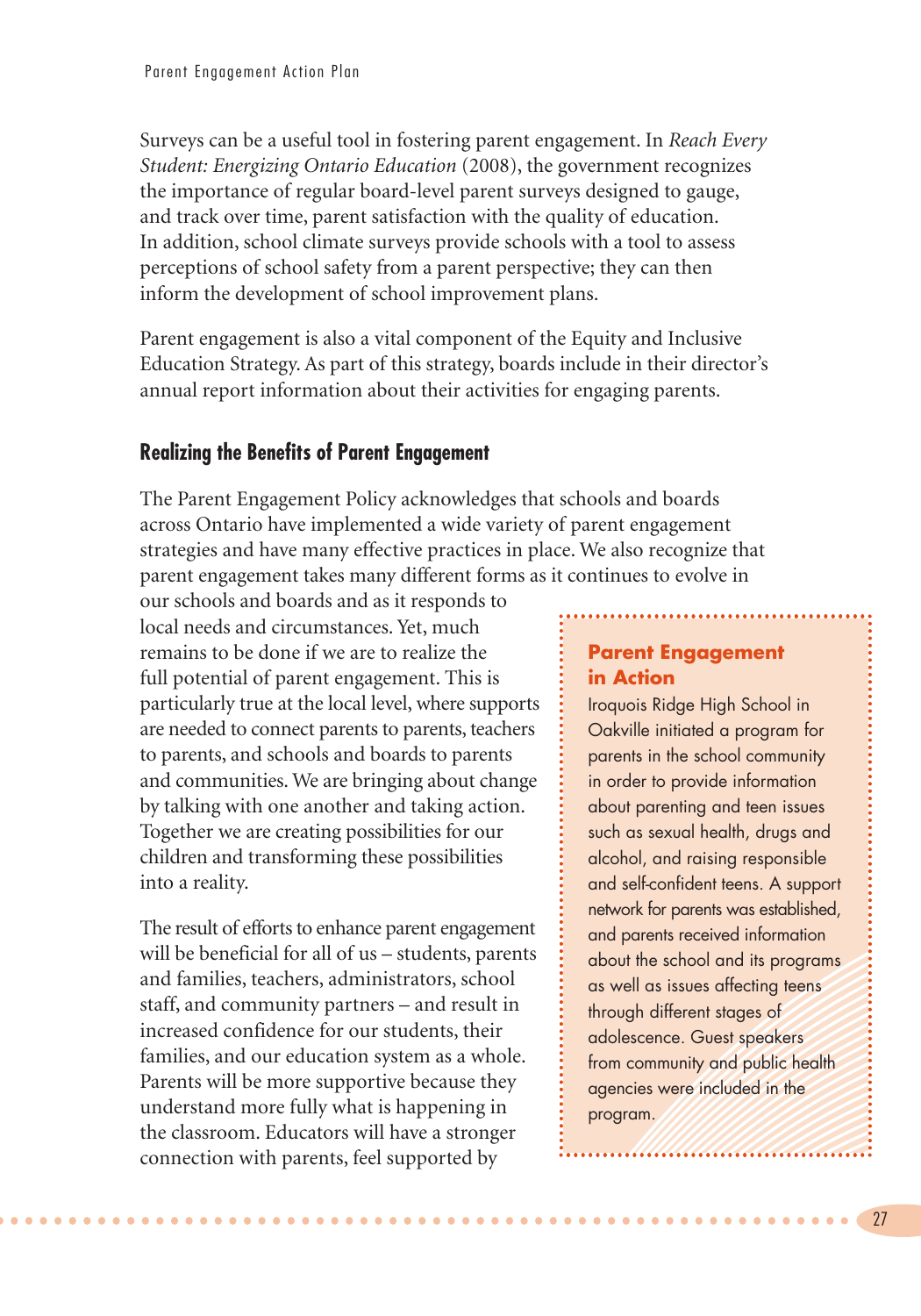them, and have a higher level of job satisfaction. Schools will gain greater recognition for their achievements and their valued role as an important part of community life. The achievement of whole schools as well as individual students can improve as students are supported to fulfil their potential. Relationships built on a foundation of partnership and cooperation have a positive impact on student learning and can help close the achievement gap.

The actions summarized in the following sections will help realize our promise to make Ontario a global leader in building and sustaining an equitable and inclusive education system that is enhanced by strong parental engagement.

## **School Actions**

- Establish and sustain a positive learning culture and welcoming school climate where parental input is welcomed, respected, and valued.
- Implement strategies to identify and remove discriminatory barriers that limit engagement by students, parents, and our diverse communities.
- Actively explore and utilize opportunities (such as Parents Reaching Out [PRO] grants) to further engage parents at school and at home to support student achievement.
- Review existing parent and community partnerships and seek to expand them to reflect the diversity of our parents and the broader community.
- Discuss learning expectations and students' academic progress with students and parents, and make efforts to assist parents who do not understand the language of the school.
- Actively support and encourage school council members and other parents to share their ideas for reducing the student achievement gap and to help inform school improvement plans.
- Support strategies (e.g., workshops, resources such as tips sheets, and translation of materials) for parents and students to develop skills and knowledge that support a positive learning environment.

.................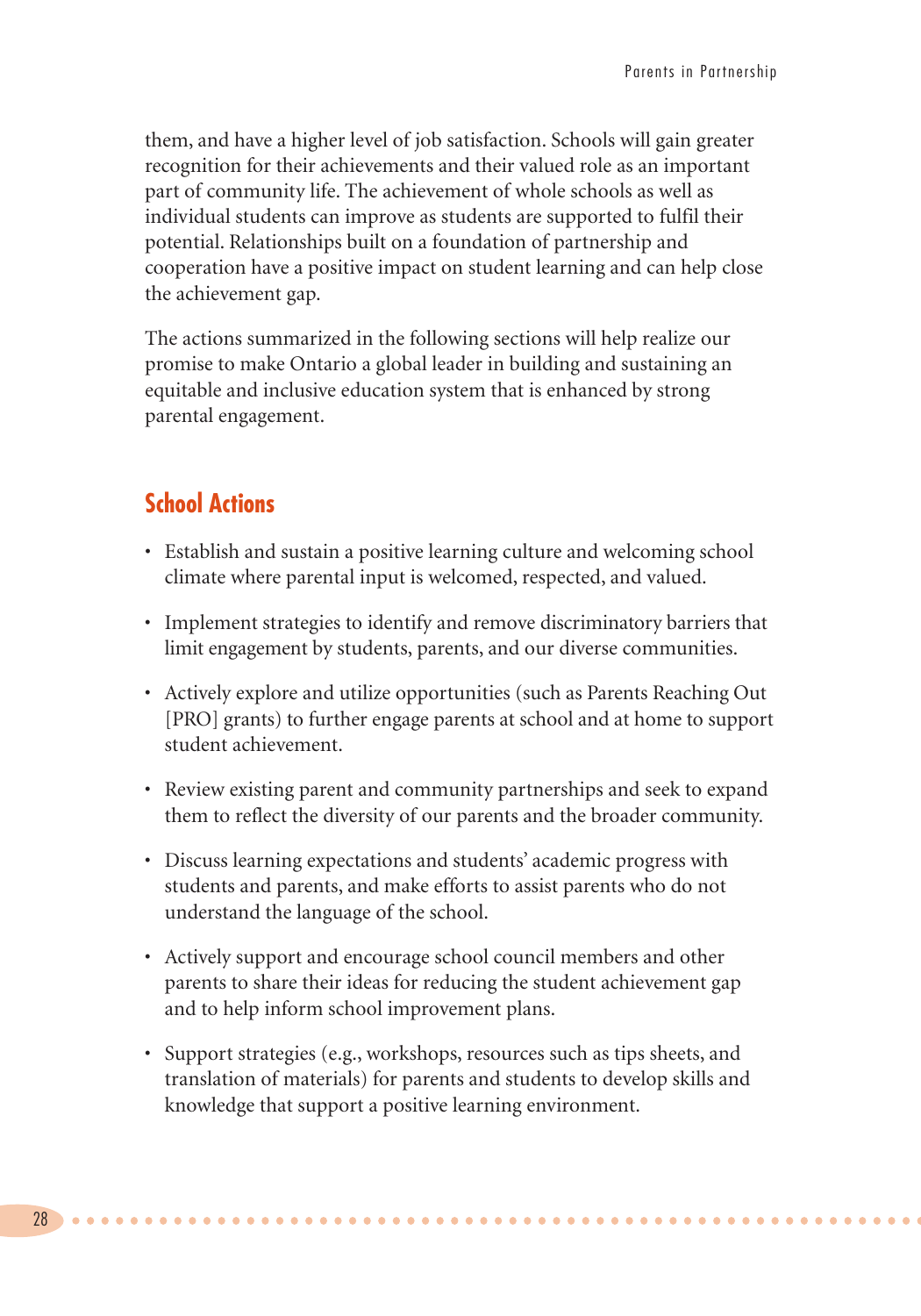- Work towards representation of diverse parent groups on all school committees, including school councils.
- Implement the board Equity and Inclusive Education Policy, and its programs and action plans, to support parent engagement and reflect the needs of students and our diverse school communities.
- Monitor school climate (e.g., through surveys and focus groups) to help identify barriers to parent involvement or issues that should be addressed in order to foster and support a safe and welcoming learning environment.
- Review self-assessment processes to determine the effectiveness of parent engagement strategies.
- Communicate progress to the board and the local community including educators, students, parents, and the public.
- Continue consulting with parents during the IEP/IPRC processes.
- Implement the directive of the aménagement linguistique policy for French-language schools, which recommends that school boards and school staff make a commitment to collaborate with parents so as to develop a shared vision of lifelong learning and francophone identity for students.
- Where schools are offering full-day kindergarten, inform parents about this new initiative and explain how it will provide young students with a stronger foundation for future learning.

## **Board Actions**

- Establish and sustain a positive learning culture and welcoming school climate where parental input is encouraged, respected, and valued.
- Identify and address barriers so that parents, diverse groups, and the broader community have better board-level representation and greater access to board initiatives.
- Actively promote the involvement and engagement (both formally and informally) of parents with boards and schools, and encourage parents to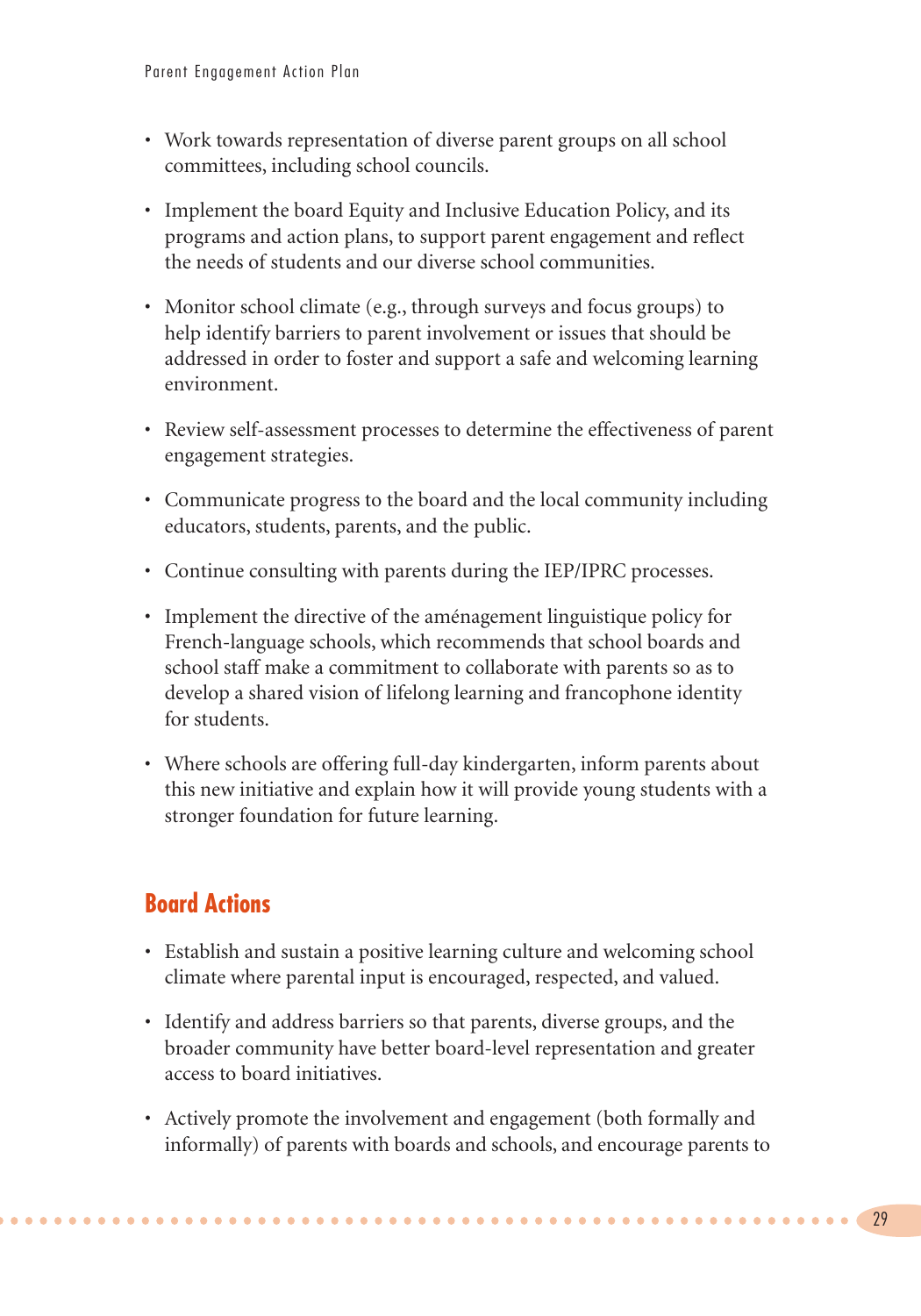share their ideas for improving student achievement and well-being to support board planning (e.g., through Parent Involvement Committees, Special Education Advisory Committees, school councils, focus groups, and parent surveys).

- Support PICs in their role of providing advice on parent engagement to support student achievement and well-being.
- Review existing parent and community partnerships and seek to expand them to reflect the diversity of our parents and the broader community.
- Provide timely information about board and school policies, procedures, and practices to students, parents, teachers, school staff, administrators, volunteers, and the broader community, and make efforts to assist parents who do not understand the language of the board.
- Support school councils and PICs in their efforts to reach out to and further engage parents, students, school staff, and community members in order to support student achievement and help close the achievement gap.
- Implement policies, programs, and action plans that reflect the principles of equity and inclusive education, take the parent voice into account, and reflect the needs of the board's diverse school communities.
- Monitor parent engagement in ways that support and foster student learning and achievement.
- Embed the principles of equity and inclusive education, which support and value parent involvement, in their cyclical policy review so that these principles will be an integral part of every board's operations and permeate everything that happens in schools.
- Provide opportunities for parents, students, administrators, teachers, and school staff to acquire and develop the knowledge, skills, and attitudes needed to foster varied forms of parent engagement to support student achievement and well-being.
- Communicate progress on parent engagement to the local community, including educators, students, parents, and the public.
- Highlight parent engagement within the Equity and Inclusive Education section on progress in the director's annual report.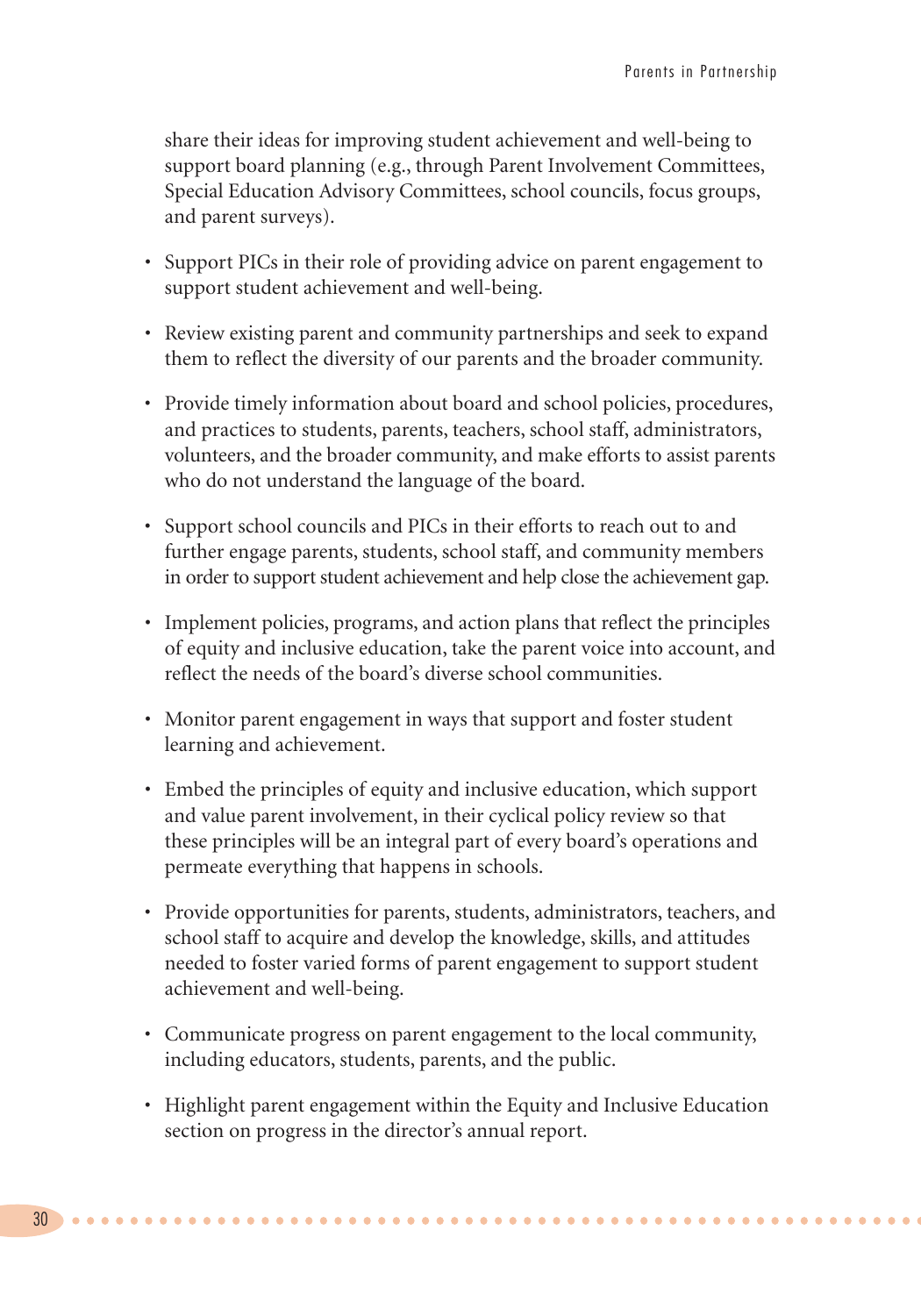- Encourage supervisory officers to demonstrate leadership skills identified in the Ontario Leadership Framework (OLF) by engaging in dialogue that builds community partnerships, including relations with parents, and by collaborating and networking with others inside and outside the board and across schools.
- Implement the proposal in the welcoming guideline of *The Policy Statement and Guidelines on the Admission, Welcoming, and Support of Students in French-Language Schools in Ontario* (2009) that school boards "set up, as required, an advisory committee whose composition reflects the community's in order to develop a protocol for welcoming students and parents" (p. 4).
- Implement the proposal in the support guideline of *The Policy Statement and Guidelines on the Admission, Welcoming, and Support of Students in French-Language Schools in Ontario* that school boards "ensure that schools support and communicate with parents throughout their child's schooling" (p. 4).
- Follow the directive of the aménagement linguistique policy for Frenchlanguage schools that schools and school boards commit to providing teachers with training in areas such as effective communication strategies, strategies for welcoming parents in the classroom, and intercultural understanding and dialogue.
- Inform parents of the schools that offer full-day kindergarten.

## **Ministry Actions**

- Actively support and foster parent engagement through the Parent Engagement Office in the Inclusive Education Branch.
- Consider parent perspectives and seek input from parents on policies and programs that affect them and their children's learning.
- Support the four provincial parent associations that work with parents across the province: the Ontario Association of Parents in Catholic Education, the Ontario Federation of Home and School Associations, Parents partenaires en éducation, and People for Education.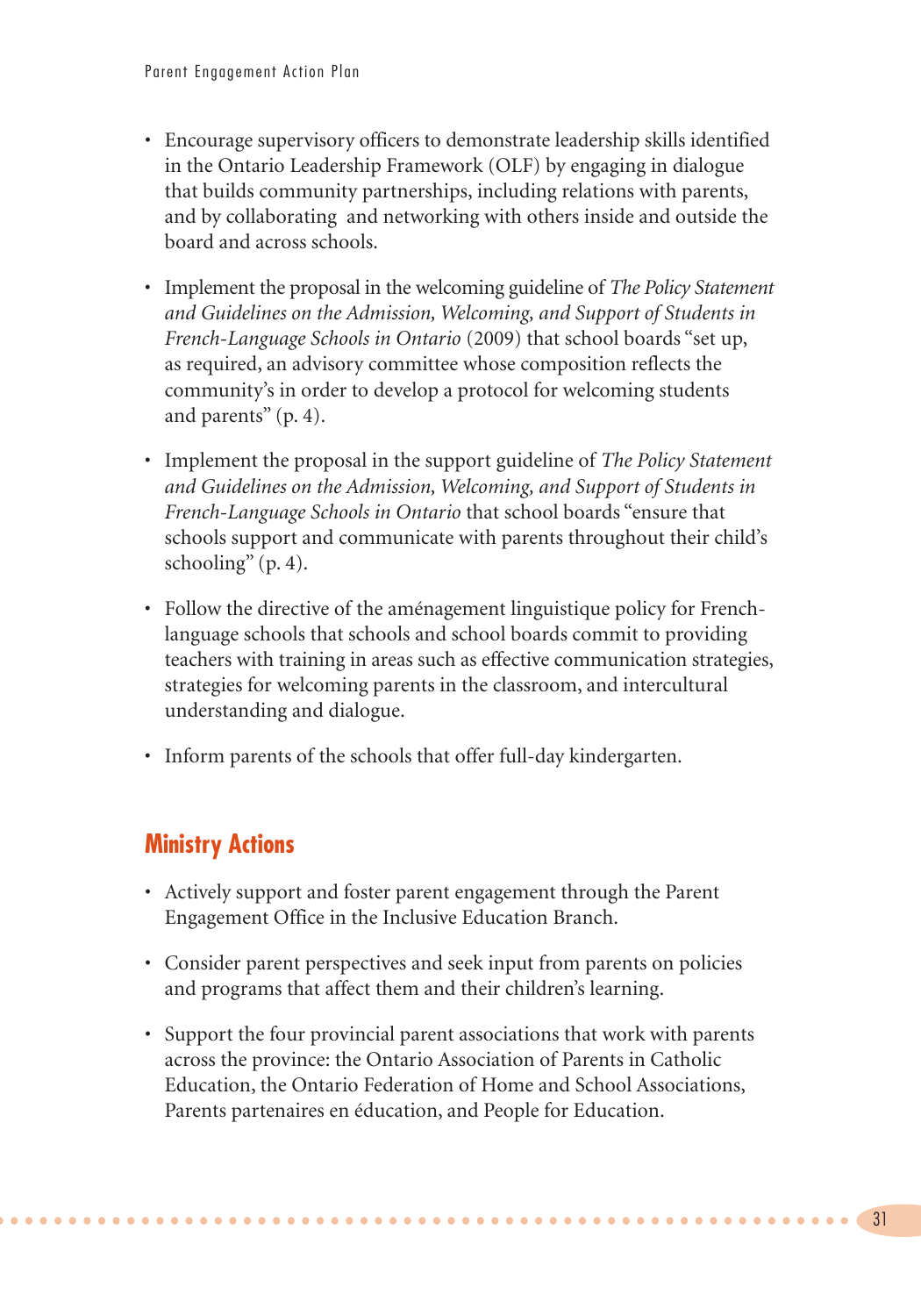- Value the contributions and perspectives of parent organizations and groups as well as individual parents.
- Seek to identify and remove barriers to parent engagement that may prevent some parents from fully participating in their children's learning.
- Expand communication and outreach to share information and strategies that will increase parent engagement in their children's education at home and at school.
- Provide funding and tools (e.g., guides) for the PRO grants program.
- Incorporate the principles of equity and inclusive education into the PRO grants and refocus PRO funding to better help parents in high-needs areas participate in their children's education.
- Improve timelines for flowing PRO funding to school councils and regional organizations to enable projects to begin earlier in the school year.
- Review the PRO grants program and evaluate its effectiveness.
- Conduct and disseminate research on promising practices that foster parent engagement and that demonstrate the link between such engagement and improved student achievement and well-being.
- Expand the number of Parenting and Family Literacy Centres in high-needs communities.
- Engage parents and families in their children's education and in the education system through the ministry's Full-Day Early Learning Kindergarten Program.
- Provide funding through Grants for Students' Needs for school boards to support a wide range of parent engagement activities.
- Host annual meetings with PIC chairs to provide a forum for open dialogue on their challenges and opportunities to enhance parent engagement in our schools and to improve student achievement and well-being.
- Provide training opportunities and develop resources and tools to foster parent engagement and to encourage positive dialogue, skills, and leadership among parents and committee members (e.g., on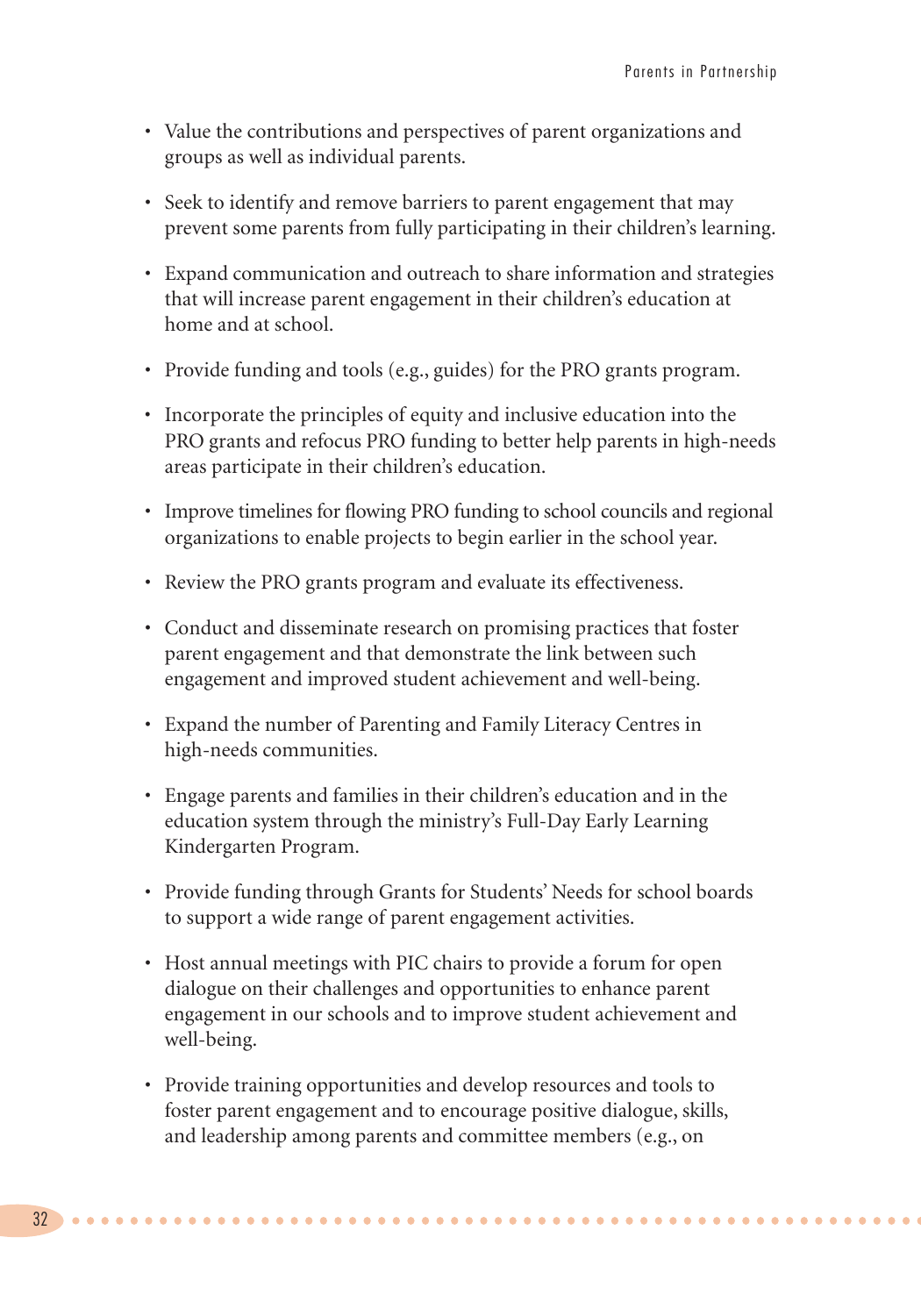PICs and school councils), students, teachers, administrators, school staff, and volunteers.

- Develop and post a sample survey to assist boards in their efforts to monitor parent satisfaction related to parent involvement.
- Continue to enhance the ministry's abc123 website and develop additional tools and resources for parents to help them support their children's education at home.
- Use a variety of formal and informal methods and means (e.g., OPEN, the annual meetings of PIC chairs, school councils, provincial parent associations, and individual parents) to help ensure parent voice is heard and valued.
- Update the guide for school council members.
- Develop and release a PIC guide.
- Provide support to boards and parents through parent engagement representatives in each of the ministry's regional offices.
- Compile and annually release a PIC chair directory to facilitate communication among PICs and with the ministry.
- Enhance opportunities for parent participation through the regulatory requirement that all boards have PICs.
- Develop and post surveys to gather input or feedback from parents on curriculum in the curriculum review process.
- Develop and post a guide for parents at the time of release of revised curriculum.
- Develop supports to help teachers use parent-friendly language on students' report cards.
- Provide information to parents to assist in understanding assessment, evaluation, and reporting policies and procedures.
- Actively promote the Ontario Leadership Strategy, which encourages schools and leaders in the education system to foster genuine, trusting relationships with students, parents and families, staff, and communities.